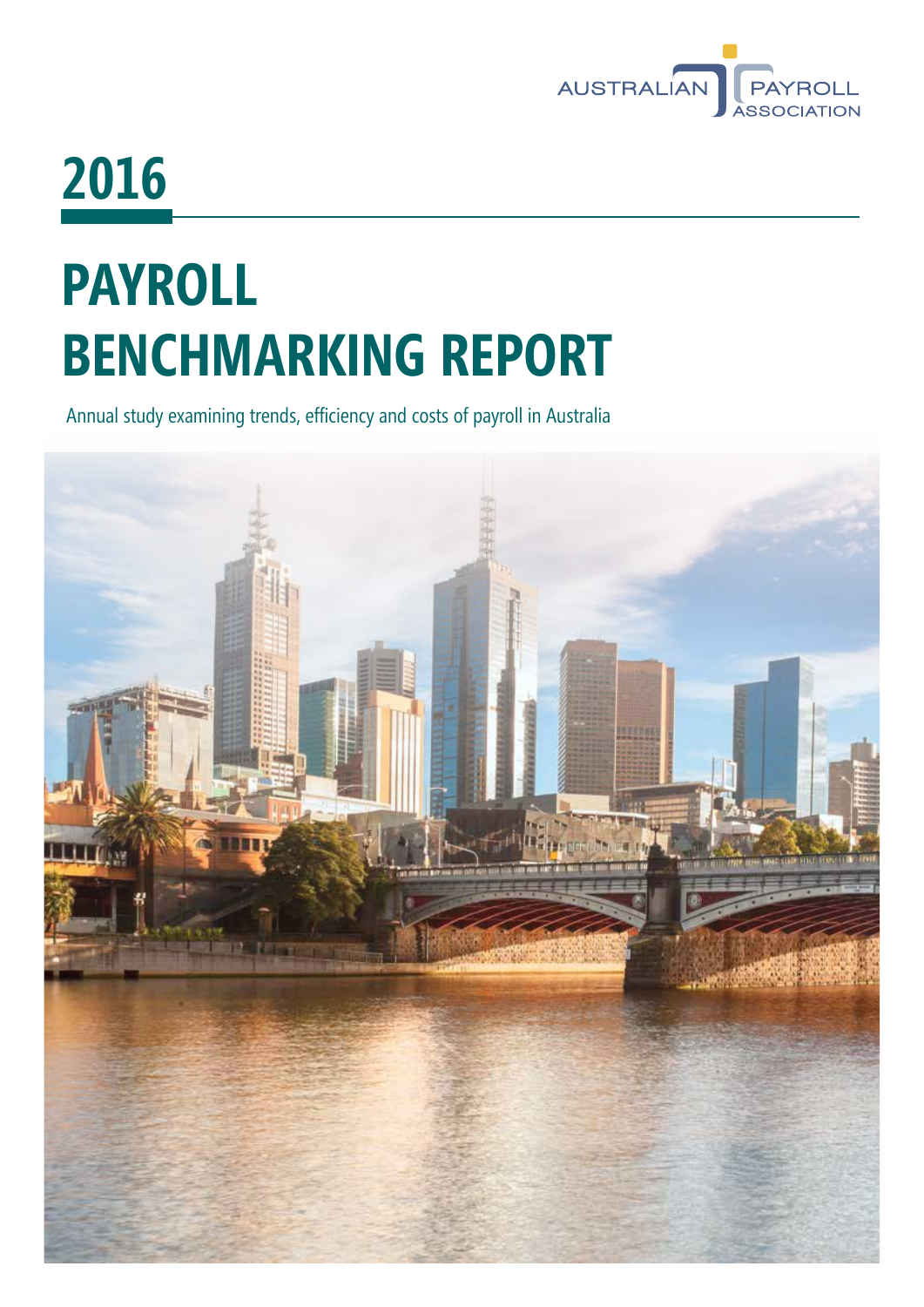Disclaimer and copyright:

Copyright Australian Payroll Association Pty Ltd. All Rights Reserved.

The information and data in Australian Payroll Association's 2016 Payroll Benchmarking Study was collected, analysed and compiled by Australian Payroll Association Pty Ltd.

Readers are free to cite, reference, share and quote information contained within this report as part of their own works with the appropriate credit to Australian Payroll Association.

**We request that all references made to the report are cited as "Australian Payroll Association 2016 Payroll Benchmarking Study."**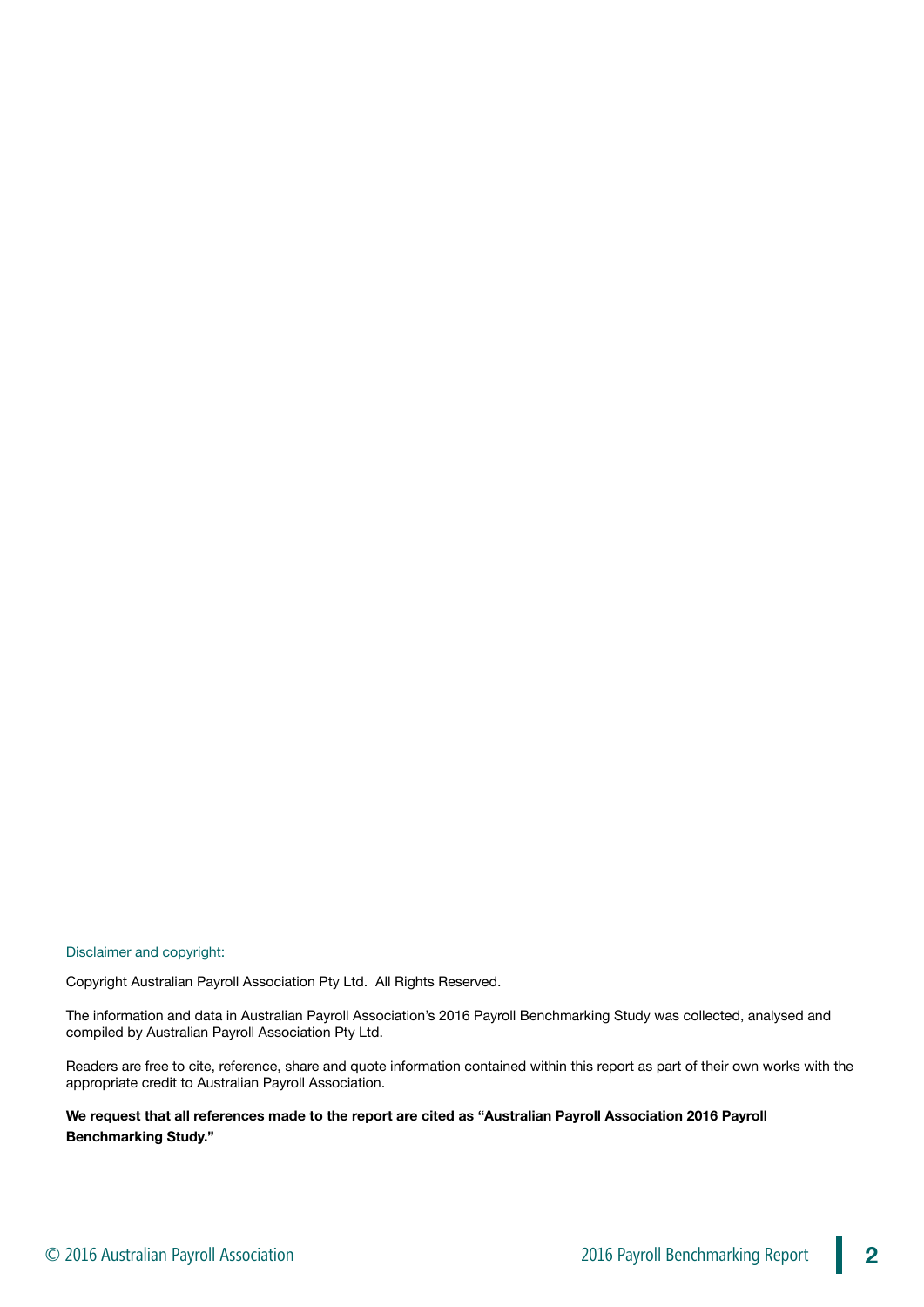

The 2016 Payroll Benchmarking Report accompanies Australian Payroll Association's annual payroll benchmarking study for Australian employers.

This year's survey received responses from 3,027 organisations representing 1,702,653 employees and 51,467,852 payslips per annum making it the largest payroll study in Australia.

The survey respondents represented a wide variety of industries, geographical locations, levels of payroll complexity and employee populations and was conducted in December 2015 and January 2016.

The report analyses payroll costs and trends including staffing levels, technology and other costs as well as efficiency benchmarks and market share data.

In 2016 we have also analysed payroll salary levels by state and industry.

This report provides payroll professionals and employers the opportunity to analyse their own benchmarks in comparison to industry standards, with a view to improving the efficency and productivity of your payroll operation.

As author of the survey, Australian Payroll Association wishes to acknowledge and thank all payroll professionals and employers that participated in this important industry research.

Kind regards,

Tracy Angwin CEO Australian Payroll Association

**For assistance to benchmark your own payroll operation, please contact benchmarking@austpayroll.com.au.**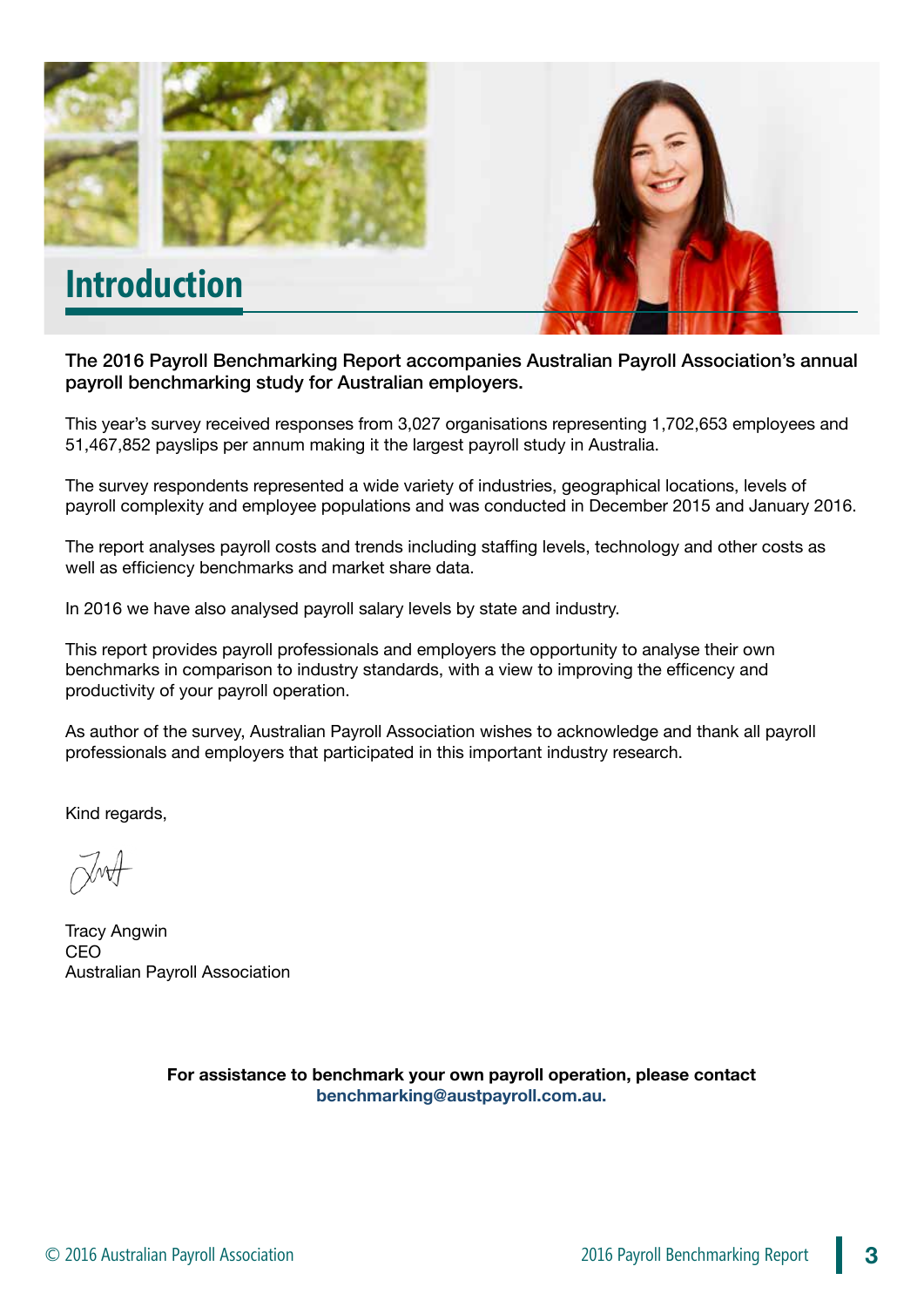# **Participant Profiles**

Australian Payroll Association's 2016 Payroll Benchmarking survey was completed between December 2015 and January 2016.

The survey participants represented 5,801 full time equivalent payroll professionals from 3,027 Australian employers.

These payroll professionals collectively pay 1,702,653 employees and produce 51,467,852 payslips per annum.

Over half of the employees working in the surveyed organisations were paid fortnightly, an increase of 7.5% since 2015. Weekly has dropped to 25.47%, the percentage of monthly paid employers went from 15.15% in 2015 to 16.69% in 2016. There are still a small number of employers processing bimonthly pays.

#### **Employee population by pay cycle**

(Figure 1)



This report segments respondent organisations into categories based on the number of employees paid.

This gives a view to economies of scale as well as market share statistics for different sized organisations.

We also break down costs into per payslip and per employee paid. Per payslip relates to the cost of producing a single pay for an employee in an organisation. Per employee is the total cost to run the payroll operation for a single employee per annum.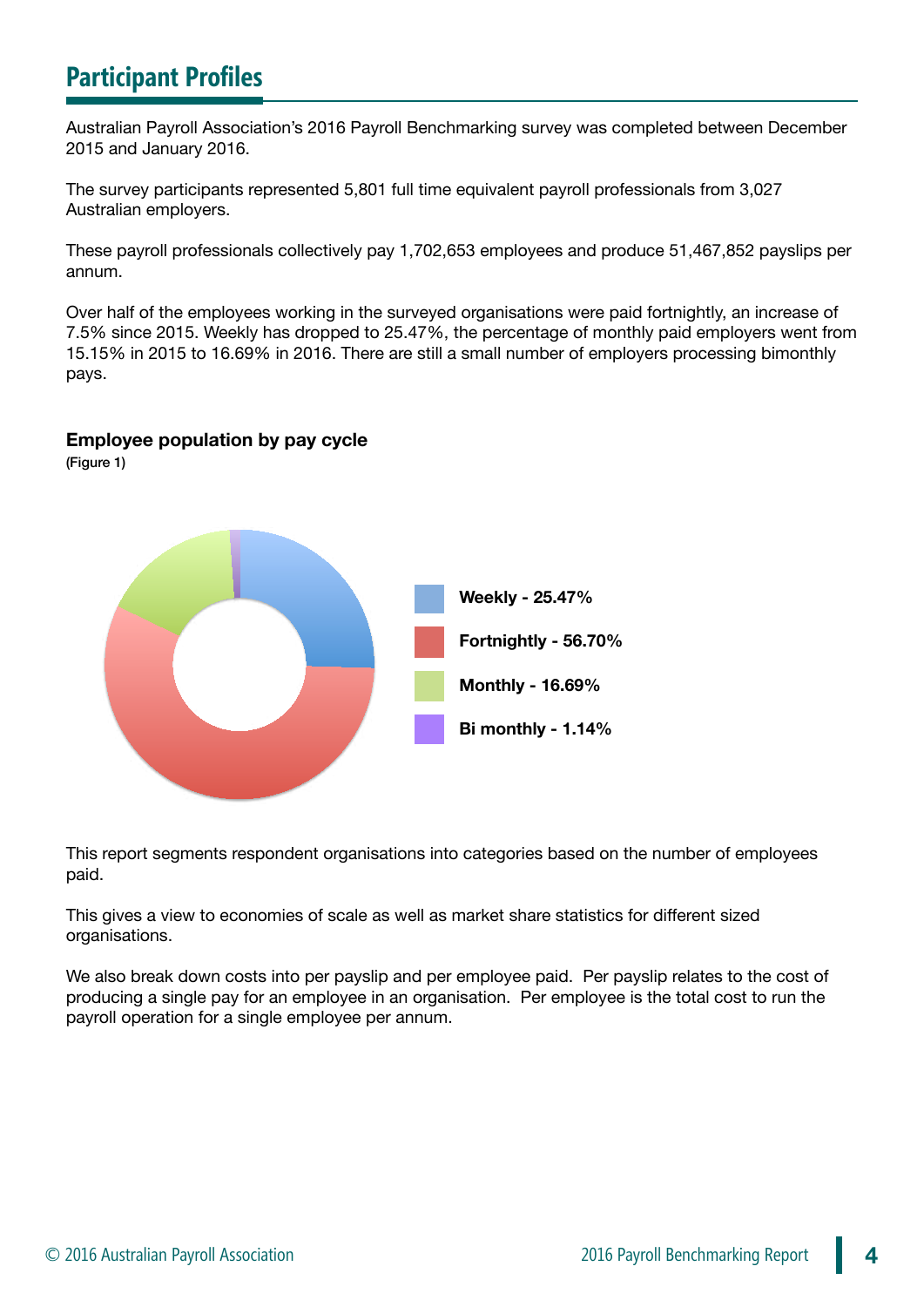# **Payroll reporting lines**

Overall 60.47% of respondents had payroll reporting to finance. However the trend remains in 2016 that the larger the organisation, the likelihood of payroll reporting to HR increases, especially in organisations with more than 10,000 employees.

There is also a trend for larger organisations to have payroll report to a separate department, often shared services.

#### **Payroll Reporting Lines**

(Figure 2)



When breaking down the figures by employee numbers it shows that as organisations increase in employee population, the likelihood of payroll reporting to HR increases. The vast majority of very large employers have payroll reporting to HR.

#### **HR vs Finance - Employee numbers**

(Table 1)

|                       | <b>Employee numbers</b> |             |            |             |          |
|-----------------------|-------------------------|-------------|------------|-------------|----------|
| <b>Reporting Line</b> | < 200                   | $200 - 499$ | 500 - 1999 | 2000 - 9999 | $10000+$ |
| <b>HR</b>             | 14.96%                  | 32.40%      | 44.65%     | 44.17%      | 59.09%   |
| Finance               | 65.85%                  | 63.13%      | 51.99%     | 51.67%      | 31.82%   |
| Other                 | 19.19%                  | 4.47%       | 3.36%      | 4.17%       | 9.09%    |

(Figure 3)

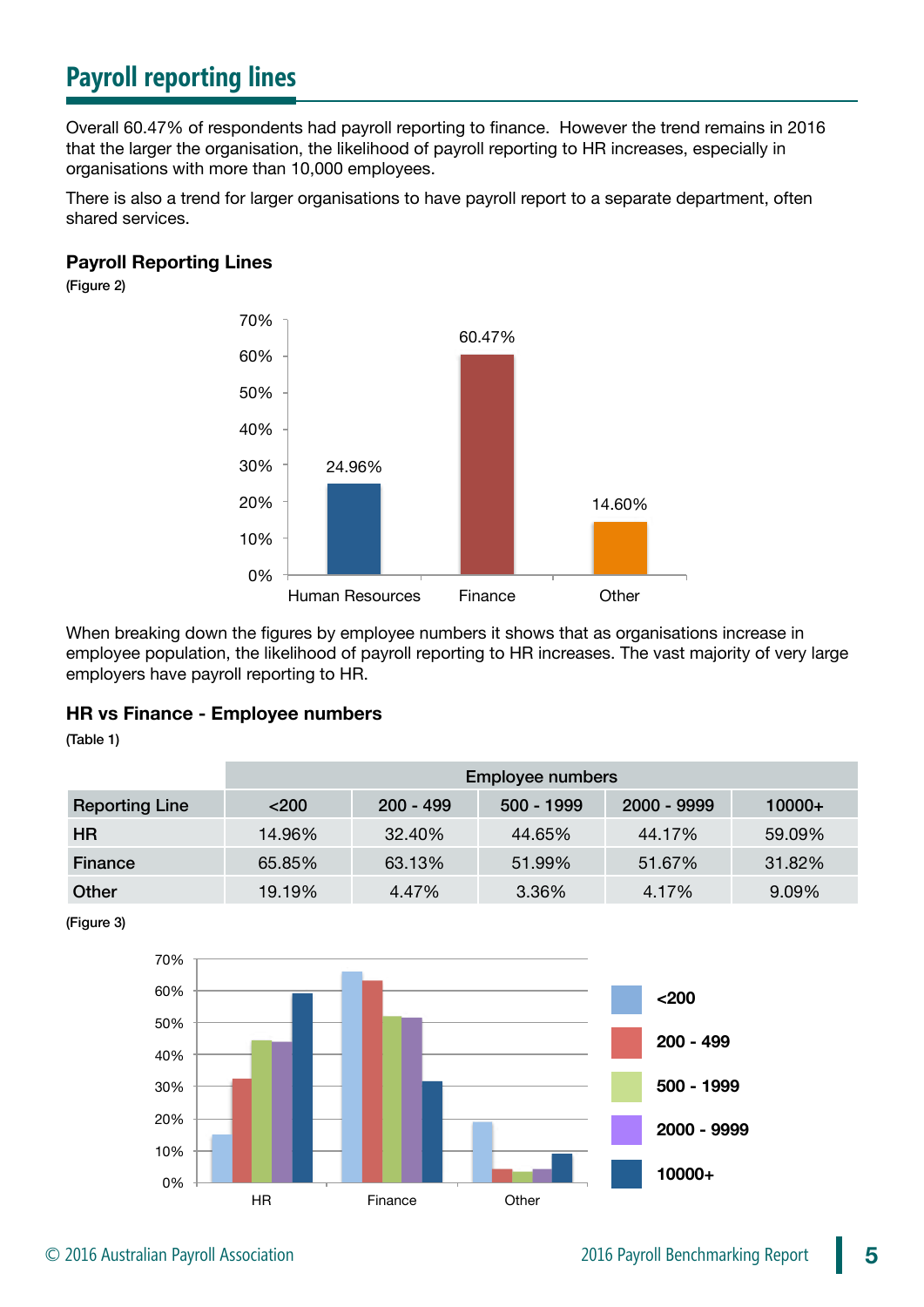# **Outsourced vs inhouse payroll**

Whilst the majority of Australian employers run an inhouse payroll function we are seeing a trend towards full or partial outsourcing as employee numbers rise. This is in line with trends in the US and Europe.

Outsourced payrolls make up 27.32% of the survey respondents. Two years ago the trend was to outsource or partially outsource payroll for small and very large employers. We are now seeing employers at all levels take up an outsourced or managed payroll function.

#### **Outsourced vs Inhouse payroll**

(Figure 4)



#### **Outsourced vs Inhouse payroll - Employee numbers**

(Table 2)

|                        | <b>Employee numbers</b> |            |             |            |             |          |
|------------------------|-------------------------|------------|-------------|------------|-------------|----------|
|                        | $50$                    | $50 - 199$ | $200 - 499$ | 500 - 1999 | 2000 - 9999 | $10000+$ |
| Outsourced             | 47.28%                  | 29.53%     | 14.62%      | 13.95%     | 9.57%       | 23.53%   |
| <b>Inhouse Payroll</b> | 52.72%                  | 70.47%     | 85.38%      | 86.05%     | 90.43%      | 76.47%   |

With an increasing trend to outsource the payroll function, employers should ensure their outsourcing provider is registered with the Tax Practitioners Board with a Tax Agent or BAS agent as required by TASA regulations. Without this, employers cannot take advantage of ATO safe harbour provisions.

Outsource providers should also ensure their teams are qualified to a minimum standard of Certificate IV in Payroll Administration (www.payroll.edu.au)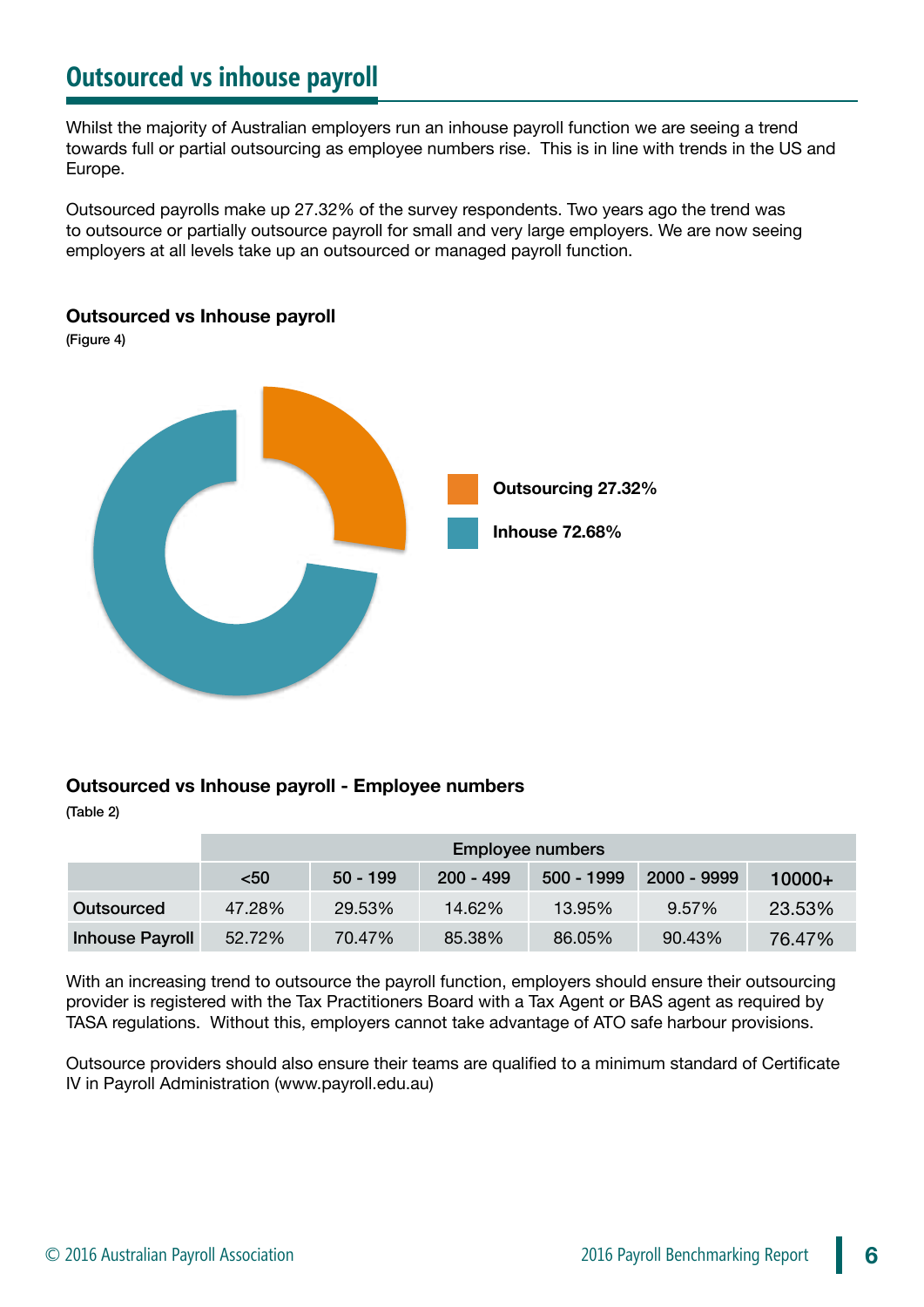# **Average payroll salary**

This table shows the average salary across all payroll roles by industry.

Note: that some not for profit organisations may take advantage of salary package concessions.

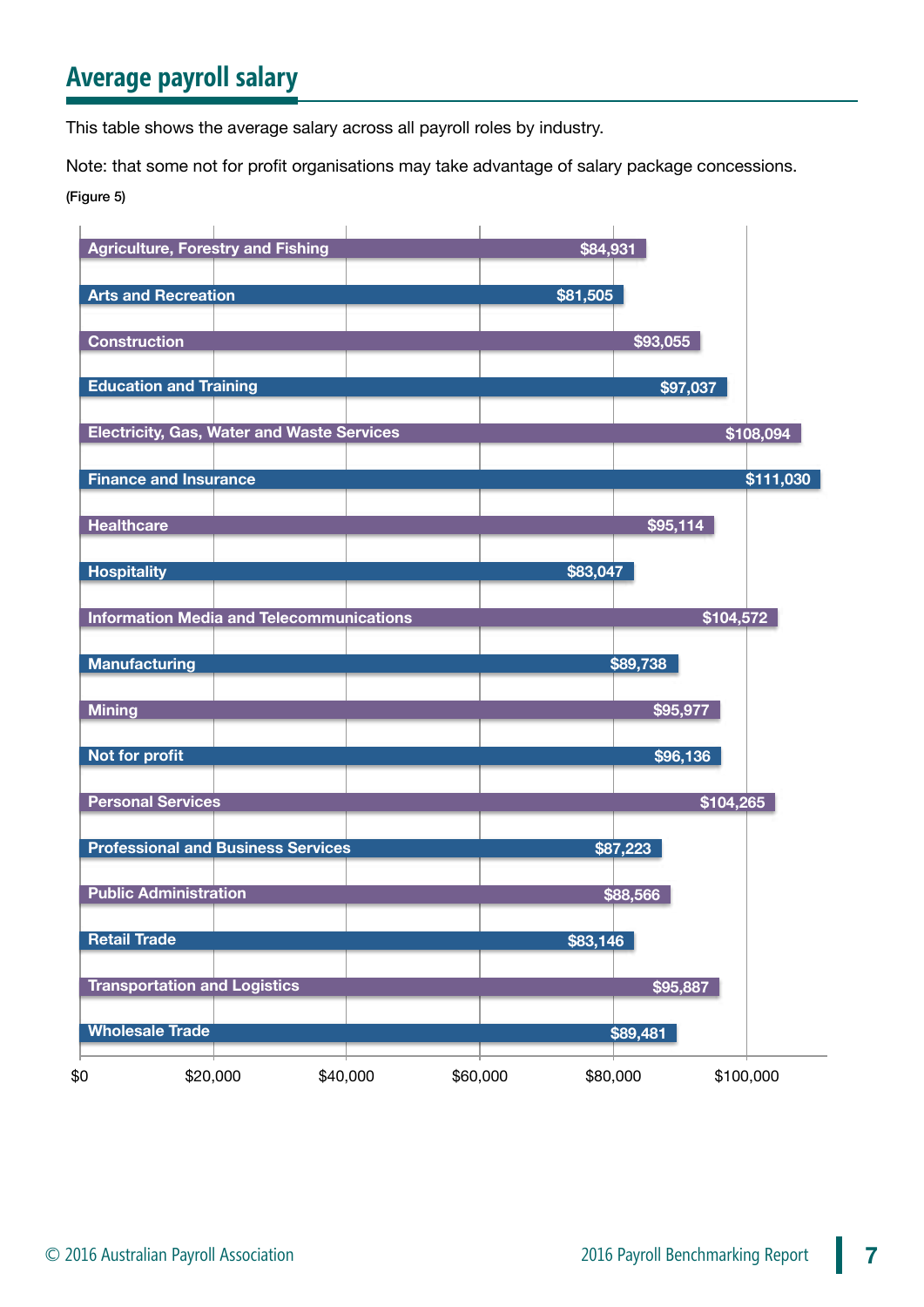This table shows the average salary by role across Australia.

| (Table 3)                         |           |
|-----------------------------------|-----------|
| National or Group Payroll Manager | \$137,373 |
| Payroll Manager                   | \$95,144  |
| <b>Team Leader</b>                | \$93,310  |
| Senior Payroll Officer            | \$77,025  |
| Payroll Officer                   | \$69,465  |

# **Average State salary by title**

#### (Table 4)

|            | <b>Payroll Officer</b> | <b>Senior Payroll</b><br><b>Officer</b> | <b>Team Leader</b> | Payroll<br>Manager | <b>National or Group</b><br><b>Payroll Manager</b> |
|------------|------------------------|-----------------------------------------|--------------------|--------------------|----------------------------------------------------|
| <b>ACT</b> | \$73,629               | \$93,200                                | -                  | \$91,706           | \$118,810                                          |
| <b>NSW</b> | \$70,702               | \$84,053                                | \$91,643           | \$96,935           | \$147,534                                          |
| <b>NT</b>  | \$78,517               | \$79,500                                | \$73,488           | \$103,887          |                                                    |
| <b>QLD</b> | \$65,995               | \$68,604                                | \$78,831           | \$87,476           | \$130,488                                          |
| <b>SA</b>  | \$60,117               | \$69,552                                | \$82,067           | \$95,705           | \$98,649                                           |
| <b>TAS</b> | \$70,200               | \$87,302                                | \$130,000*         | \$92,250           | $\qquad \qquad \blacksquare$                       |
| <b>VIC</b> | \$69,817               | \$73,810                                | \$88,710           | \$97,560           | \$145,444                                          |
| <b>WA</b>  | \$73,843               | \$74,875                                | \$132,502*         | \$95,287           | \$107,413                                          |

\* this figure may be influenced by large payroll shared services operations in this state.

# **Payroll Staff turnover**

The average staff turnover in payroll roles nationally is 12.32%.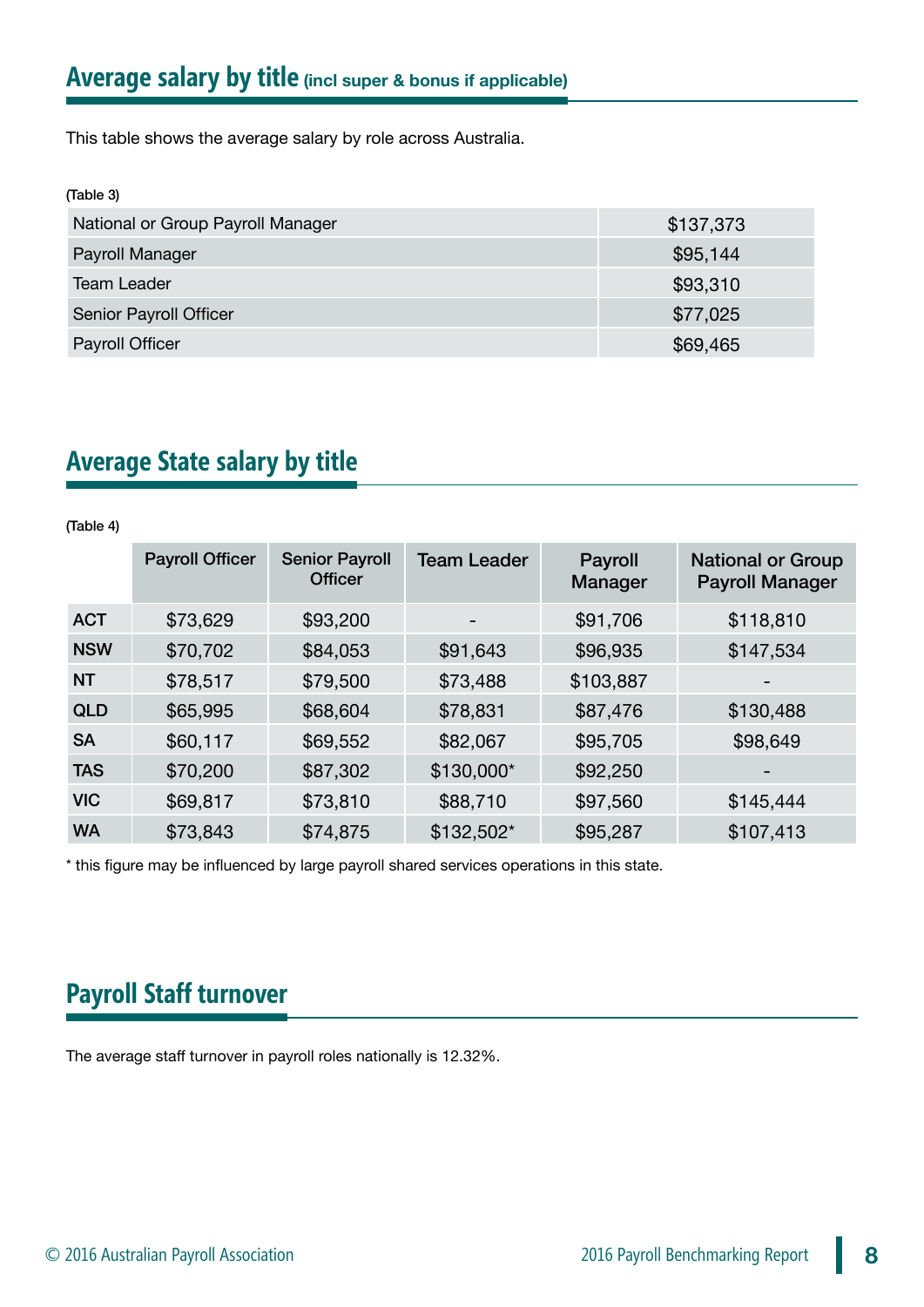# **Salary by title by state**

| (Figure 6)                    |                                                                                            |
|-------------------------------|--------------------------------------------------------------------------------------------|
| <b>Payroll Officer</b>        | \$73,629<br><b>ACT</b>                                                                     |
|                               | NSW   \$70,702                                                                             |
|                               | NT   \$78,517                                                                              |
|                               | QLD   \$65,995                                                                             |
|                               | SA   \$60,117                                                                              |
|                               | TAS   \$70,200                                                                             |
|                               | VIC   \$69,817                                                                             |
|                               | WA   \$73,843                                                                              |
|                               | ACT   \$93,200                                                                             |
| <b>Senior Payroll Officer</b> | NSW   \$84,053                                                                             |
|                               | \$79,500<br><b>NT</b>                                                                      |
|                               | QLD   \$68,604                                                                             |
|                               | SA   \$69,552                                                                              |
|                               | TAS   \$87,302                                                                             |
|                               | VIC   \$73,810                                                                             |
|                               | WA   \$74,875                                                                              |
|                               |                                                                                            |
| <b>Team Leader</b>            | NSW   \$91,643                                                                             |
|                               | NT   \$73,488                                                                              |
|                               | QLD   \$78,831                                                                             |
|                               | SA   \$82,067                                                                              |
|                               | TAS   \$130,000                                                                            |
|                               | VIC   \$88,710                                                                             |
|                               | WA   \$132,502                                                                             |
|                               |                                                                                            |
| <b>Payroll Manager</b>        | ACT   \$91,706                                                                             |
|                               | NSW   \$96,935                                                                             |
|                               | \$103,887<br><b>NT</b>                                                                     |
|                               | <b>QLD</b><br>\$87,476                                                                     |
|                               | SA   \$95,705                                                                              |
|                               | TAS   \$92,250                                                                             |
|                               | VIC   \$97,560<br>WA   \$95,287                                                            |
|                               |                                                                                            |
| <b>National or Group</b>      | ACT   \$118,810                                                                            |
| <b>Payroll Manager</b>        | NSW   \$147,534                                                                            |
|                               | QLD   \$130,486                                                                            |
|                               | SA   \$98,649                                                                              |
|                               | VIC   \$145,444                                                                            |
|                               | WA   \$107,413                                                                             |
|                               |                                                                                            |
|                               | \$0<br>\$20,000<br>\$40,000<br>\$100,000<br>\$120,000<br>\$60,000<br>\$80,000<br>\$140,000 |

\* this figure may be influenced by large payroll shared services operations in this state.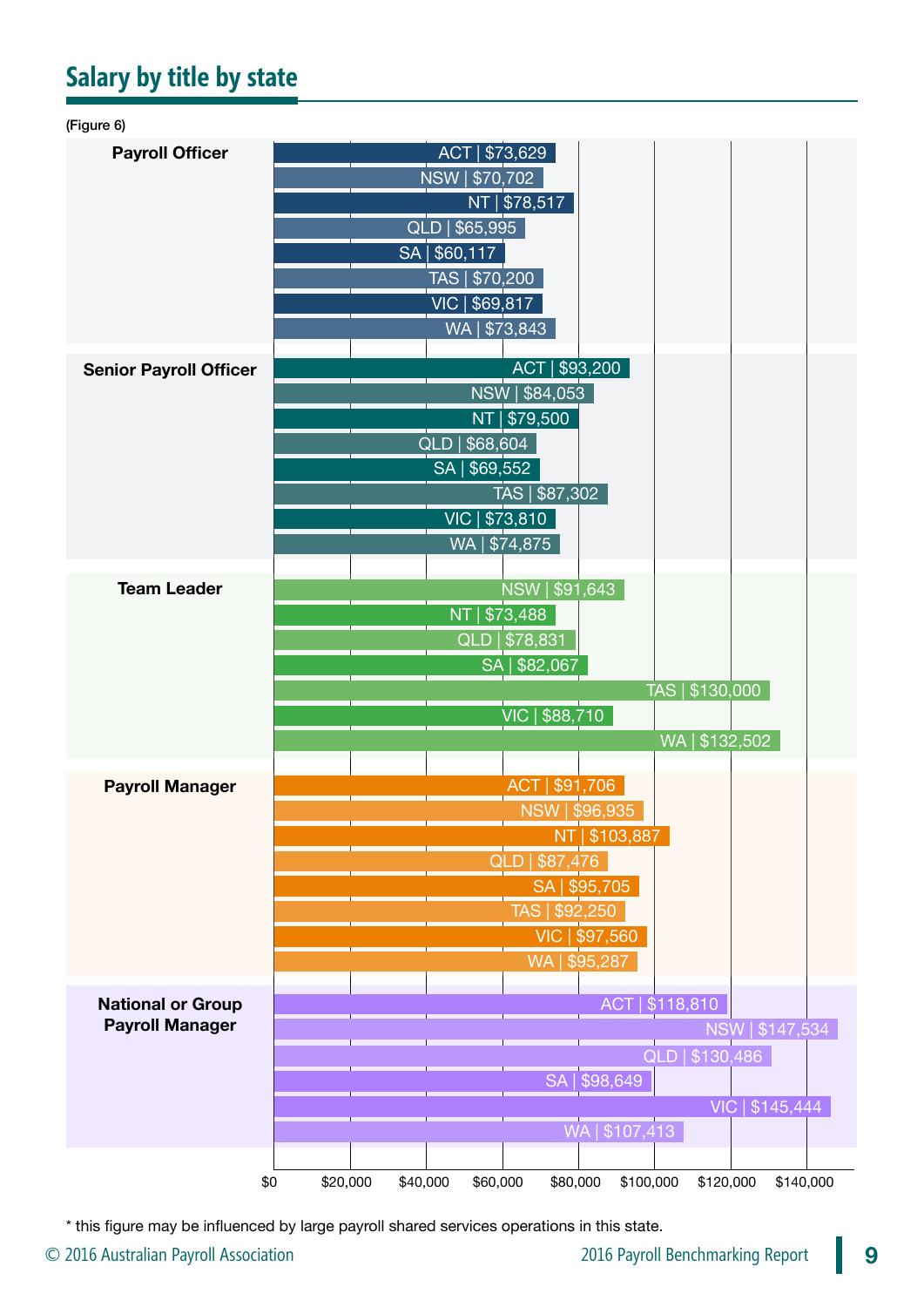# **Average cost per payslip and employee paid**

Overall the total cost per payslip increased from the last survey with the largest increase being average salary per payslip.

Included in the total costs are:

#### **Salary costs**

• payroll staff salaries and wages including superannuation

#### **Technical costs**

• payroll, time and attendance and employee self service software and service costs

#### **Other costs**

- payroll consulting costs
- payroll recruitment costs
- payroll training costs
- payroll stationery costs
- payroll conference costs
- travel
- memberships

Top performer benchmarks are calculated as an average cost of the top 25% of survey respondents.

The average costs per payslip for Australian employers with more than 50 staff is:

(Table 5)

|                               | 2016    |
|-------------------------------|---------|
| Average technical per payslip | \$4.13  |
| Average salary per payslip    | \$11.52 |
| Average other per payslip     | \$0.73  |
| Average total per payslip     | \$16.38 |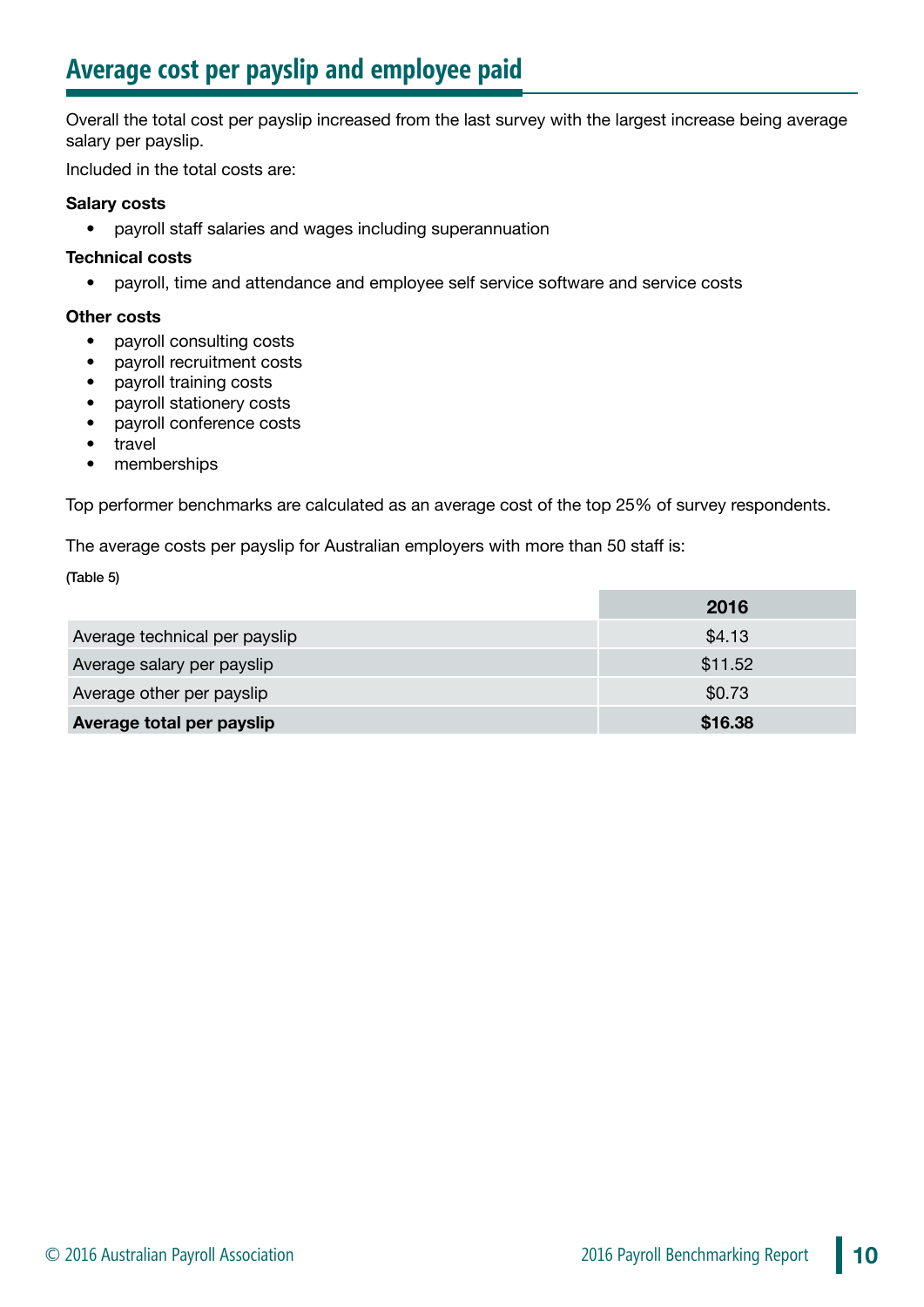

Costs have been broken down by employer size due to the large number of employers that completed the survey.

The average cost per payslip by employer size is:

| (Table 6)                              |          |                       |
|----------------------------------------|----------|-----------------------|
| Category                               | Average  | <b>Top Performers</b> |
| Total per payslip $< 50$ employees     | \$202.41 | \$22.28               |
| Total per payslip 50-200 employees     | \$19.56  | \$10.82               |
| Total per payslip 201-500 employees    | \$15.06  | \$5.58                |
| Total per payslip 501-2000 employees   | \$9.74   | \$4.48                |
| Total per payslip 2001-10000 employees | \$7.43   | \$2.89                |
| Total per payslip 10001+ employees     | \$5.98   | \$2.35                |

The average annual cost per employee paid by employer size is:

| (Table 7)                                       |            |                       |  |  |
|-------------------------------------------------|------------|-----------------------|--|--|
| Category                                        | Average    | <b>Top Performers</b> |  |  |
| Average total per emp paid $<$ 50 employees     | \$4,766.03 | \$797.34              |  |  |
| Average total per emp paid 50-200 employees     | \$956.33   | \$436.16              |  |  |
| Average total per emp paid 201-500 employees    | \$370.27   | \$223.78              |  |  |
| Average total per emp paid 501-2000 employees   | \$254.19   | \$158.08              |  |  |
| Average total per emp paid 2001-10000 employees | \$192.61   | \$97.90               |  |  |
| Average total per emp paid 10001+ employees     | \$149.85   | \$77.56               |  |  |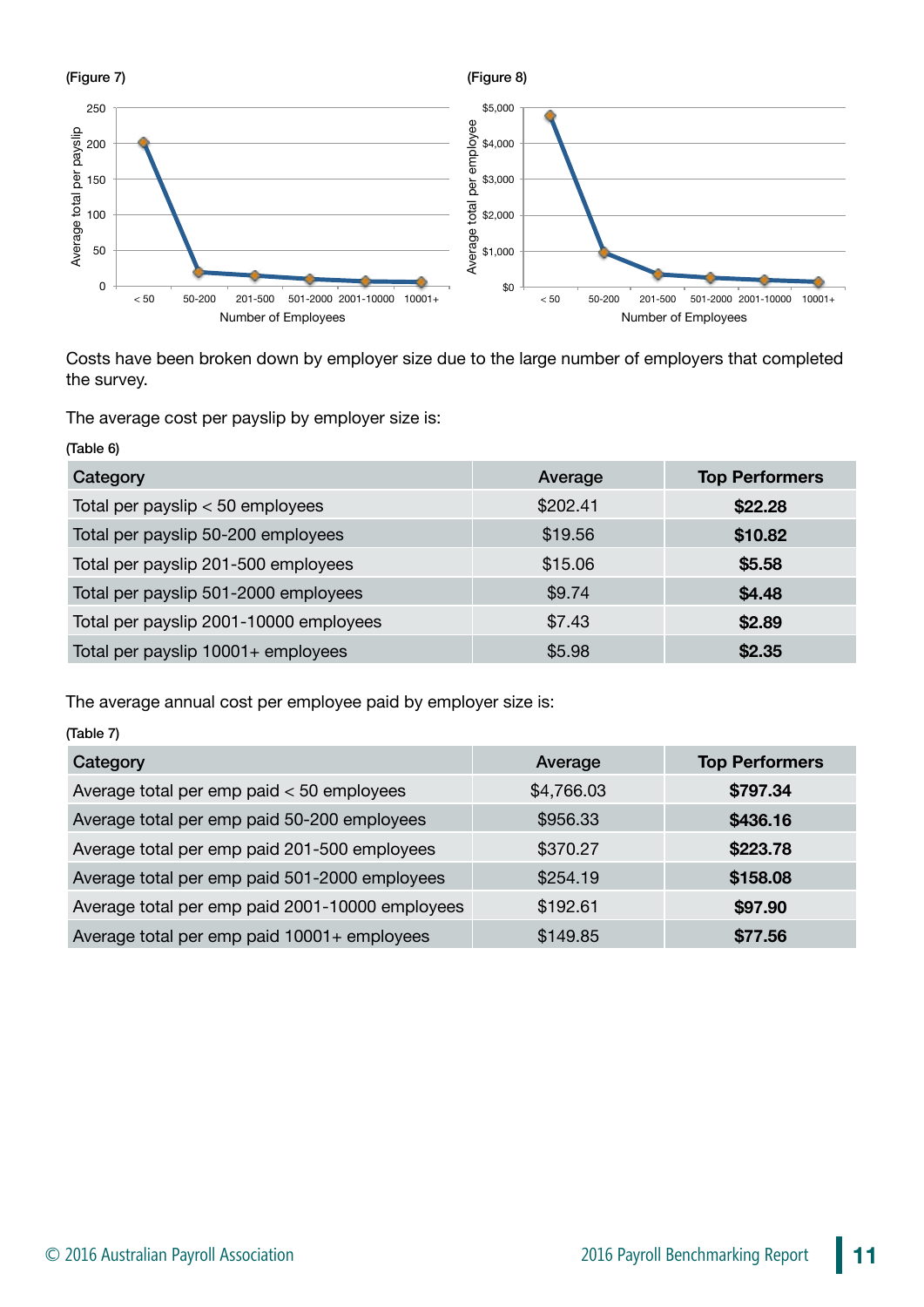#### **Cost of payroll < 50 employees**

Costs in the under 50 employee range are much higher than average as expected. This is due to the inability to get any worthy economies of scale from small payrolls. Therefore the salary costs are much greater than other employer sizes, even when the salaries are pro-rated to the number of hours spent on payroll. The argument for outsourcing purely on a cost basis is clear at this employer level.

| (Table 8)                          |          |
|------------------------------------|----------|
| Average technical cost per payslip | \$6.64   |
| Average salary cost per payslip    | \$188.70 |
| Average other cost per payslip     | \$7.07   |
| Average total cost per payslip     | \$202.41 |

(Table 9)

| Average annual total cost per employee paid     | \$4,766.03 |
|-------------------------------------------------|------------|
| Average annual other cost per employee paid     | \$146.14   |
| Average annual salary cost per employee paid    | \$4,467.78 |
| Average annual technical cost per employee paid | \$152.11   |
|                                                 |            |

#### **Cost of payroll 50-200 employees**

In this range the person responsible for payroll is typically not working full time and therefore costs may be higher than average per payslip and per employee paid. However they are significantly lower than the < 50 employee category.

| (Table 10)                                      |          |
|-------------------------------------------------|----------|
| Average technical cost per payslip              | \$3.17   |
| Average salary cost per payslip                 | \$15.64  |
| Average other cost per payslip                  | \$0.75   |
| Average total cost per payslip                  | \$19.56  |
| (Table 11)                                      |          |
| Average annual technical cost per employee paid | \$71.22  |
| Average annual salary cost per employee paid    | \$865.55 |
| Average annual other cost per employee paid     | \$19.56  |
| Average annual total cost per employee paid     | \$956.33 |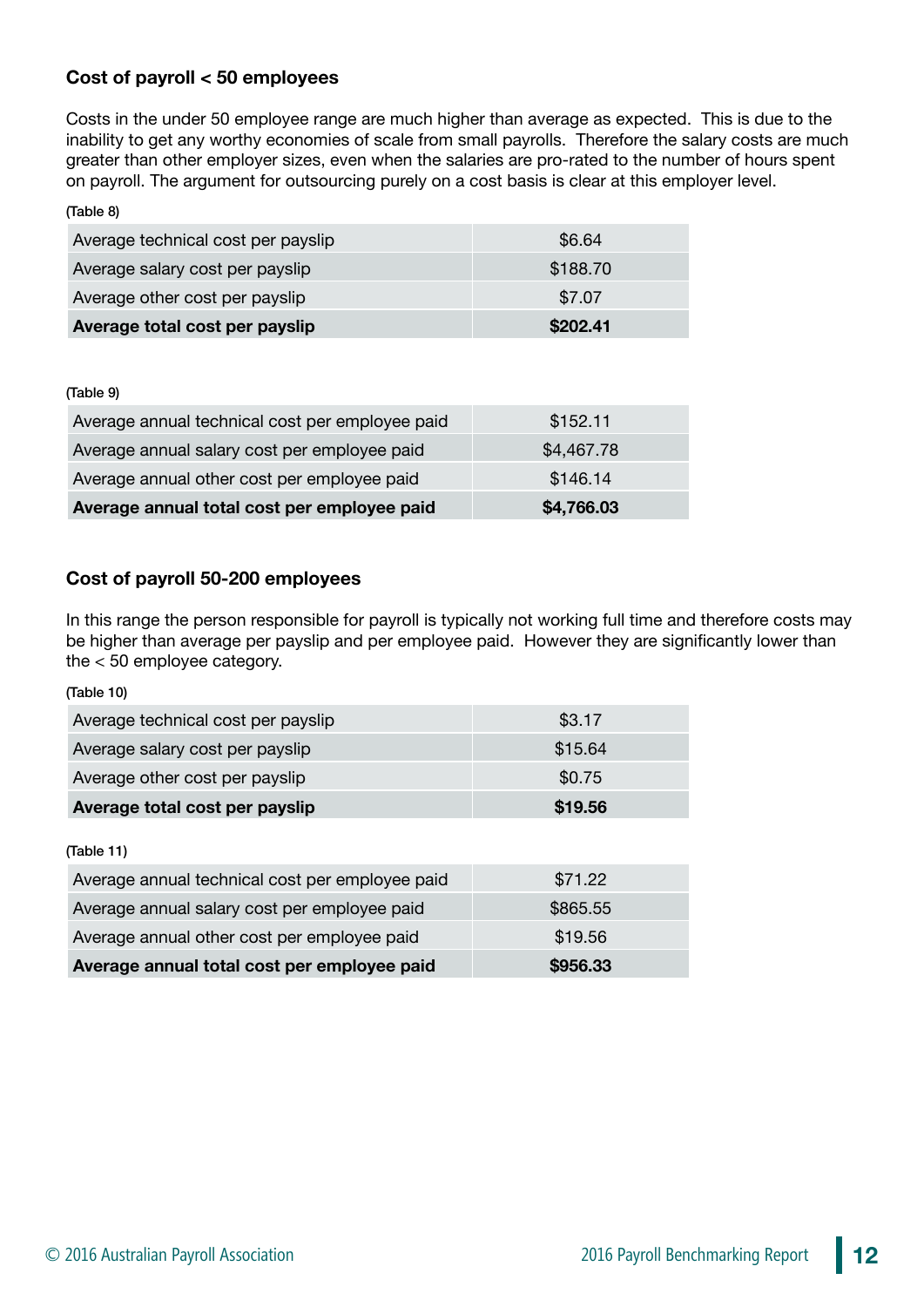#### **Cost of payroll 201-500 employees**

At this level many employers have a full time payroll professional responsible for payroll. (Table 12)

| Average technical cost per payslip              | \$1.78   |
|-------------------------------------------------|----------|
| Average salary cost per payslip                 | \$12.74  |
| Average other cost per payslip                  | \$0.54   |
| Average total cost per payslip                  | \$15.06  |
| (Table 13)                                      |          |
| Average annual technical cost per employee paid | \$40.06  |
| Average annual salary cost per employee paid    | \$314.17 |
| Average annual other cost per employee paid     | \$16.03  |
| Average annual total cost per employee paid     | \$370.27 |

#### **Cost of payroll 501-2000 employees**

A large proportion of survey respondents fall into this category and many have a team of payroll professionals. Salary costs in particular are reducing due to economies of scale.

(Table 14) Average technical cost per payslip  $$1.19$ Average salary cost per payslip **\$8.35** Average salary cost per payslip Average other cost per payslip  $$0.20$ **Average total cost per payslip Average total cost per payslip \$9.74**  (Table 15) Average annual technical cost per employee paid \$29.65 Average annual salary cost per employee paid  $$219.82$ Average annual other cost per employee paid  $$4.72$ **Average annual total cost per employee paid \$254.19**

#### **Cost of payroll 2001 – 10,000 employees**

In this category, cost trends continue to fall in technology, salary and other costs. However salary cost is reducing more when compared to technical cost, suggesting that labour saving technology is being widely employed at this level.

(Table 16)

| Average technical cost per payslip | \$1.46 |
|------------------------------------|--------|
| Average salary cost per payslip    | \$5.77 |
| Average other cost per payslip     | \$0.20 |
| Average total cost per payslip     | \$7.43 |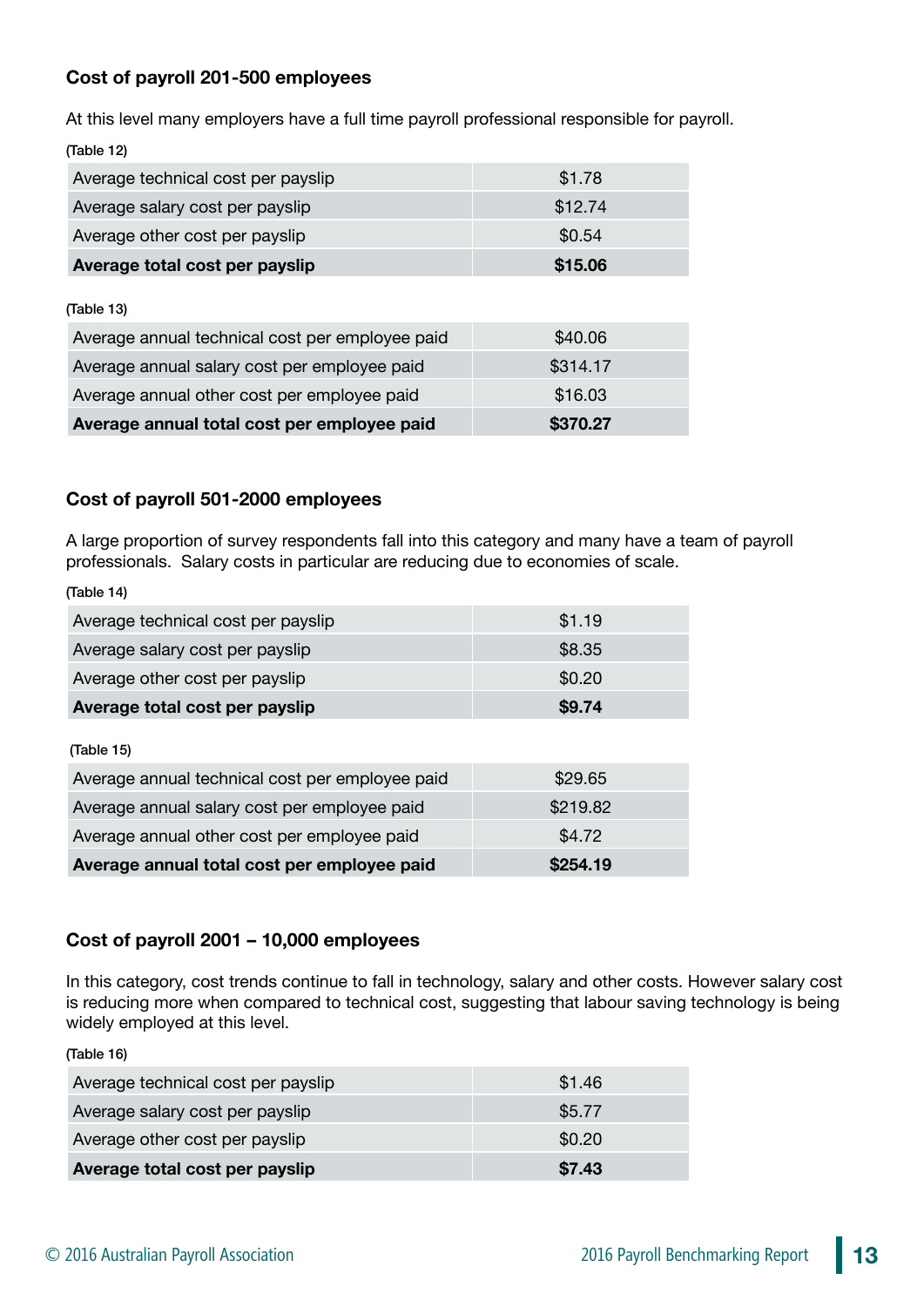(Table 17)

| Average annual technical cost per employee paid | \$39.63  |
|-------------------------------------------------|----------|
| Average annual salary cost per employee paid    | \$148.44 |
| Average annual other cost per employee paid     | \$4.54   |
| Average annual total cost per employee paid     | \$192.61 |

#### **Cost of payroll 10,001+ employees**

Although not a large section of the employer community in Australia, employers with more than 10,000 employees benefit from both economies of scale and implementing technology to minimise the payroll production cost.

(Table 18)

| Average technical cost per payslip | \$0.92                                                   |
|------------------------------------|----------------------------------------------------------|
| Average salary cost per payslip    | \$4.96                                                   |
| Average other cost per payslip     | \$0.10                                                   |
| Average total cost per payslip     | \$5.98                                                   |
| (Table 19)                         |                                                          |
|                                    | $\mathbf{A} \mathbf{A} \mathbf{A} \mathbf{A} \mathbf{A}$ |

| Average annual total cost per employee paid     | \$149.85 |
|-------------------------------------------------|----------|
| Average annual other cost per employee paid     | \$2.40   |
| Average annual salary cost per employee paid    | \$126.29 |
| Average annual technical cost per employee paid | \$21.17  |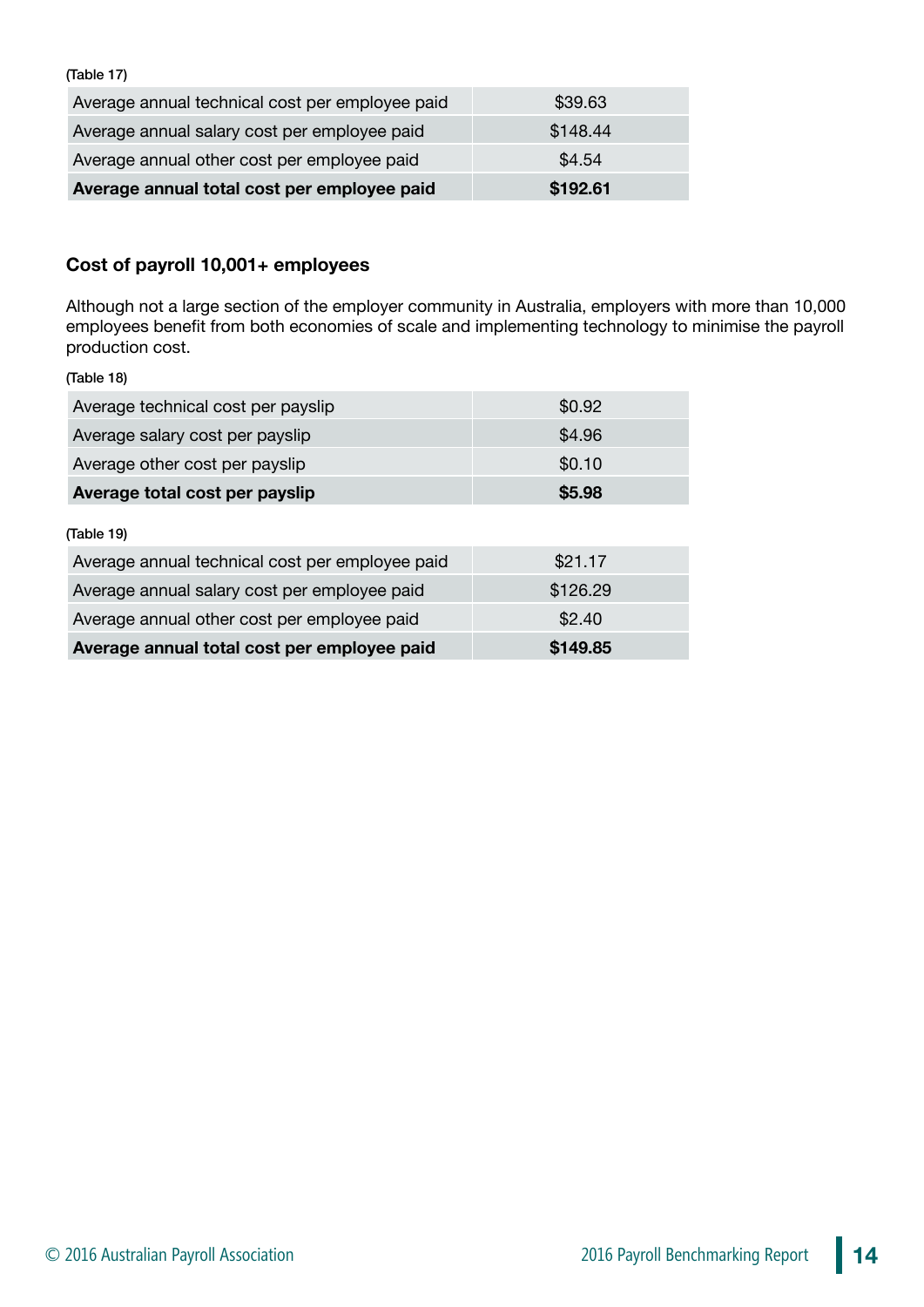# **Outsourcing costs**

The percentage of employers who outsourced their payroll to a third party rather than having the process managed inhouse, based on survey results is:

(Table 20)

| < 50 employees      | 47.28% |
|---------------------|--------|
| 50-200 employees    | 29.53% |
| 201-500 employees   | 14.62% |
| 501-2000 employees  | 13.95% |
| 2001-9999 employees | 9.5%   |
| 10000+ employees    | 23.53% |

#### (Table 21)

| <b>Outsourcing Costs vs Inhouse Payroll</b>         | Outsourcing | <b>Inhouse</b> |
|-----------------------------------------------------|-------------|----------------|
| Average outsourcing per payslip < 50 employees      | \$79.79     | \$135.73       |
| Average outsourcing per payslip 50-200 employees    | \$27.20     | \$33.13        |
| Average outsourcing per payslip 201-500 employees   | \$16.77     | \$15.07        |
| Average outsourcing per payslip 501-2000 employees  | \$10.06     | \$9.65         |
| Average outsourcing per payslip 2001-9999 employees | \$8.70      | \$6.70         |
| Average outsourcing per payslip 10000+ employees    | \$5.77      | \$6.03         |

#### **Percentage of employers who outsource**



(Figure 9)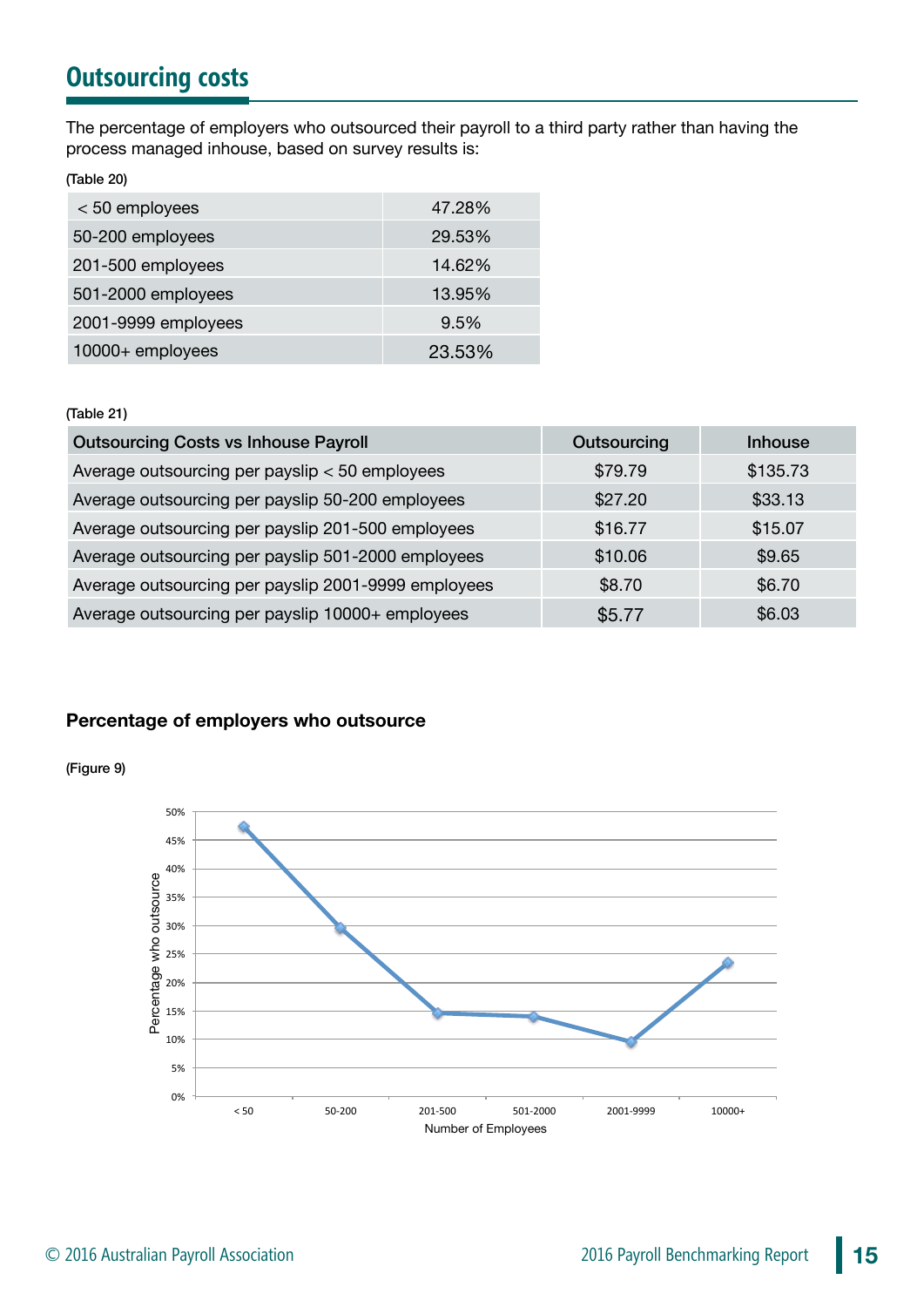# **Average Accuracy rates**

To calculate accuracy, we took the number of errors per pay period as a percentage of the total payslips produced. Errors are defined by those requiring recalculation.

The reported accuracy is as follows:

(Table 22)

| <1000 payslips per annum            | 96.76% |
|-------------------------------------|--------|
| 100-10,000 payslips per annum       | 98.99% |
| 10,000 - 100,000 payslips per annum | 99.65% |
| 100,000+ payslips per annum         | 99.61% |

The average accuracy rate for all respondents was 98.91%

# **Professional Development**

The average number of days provided by employers to their payroll teams for training and professional development is 1.38.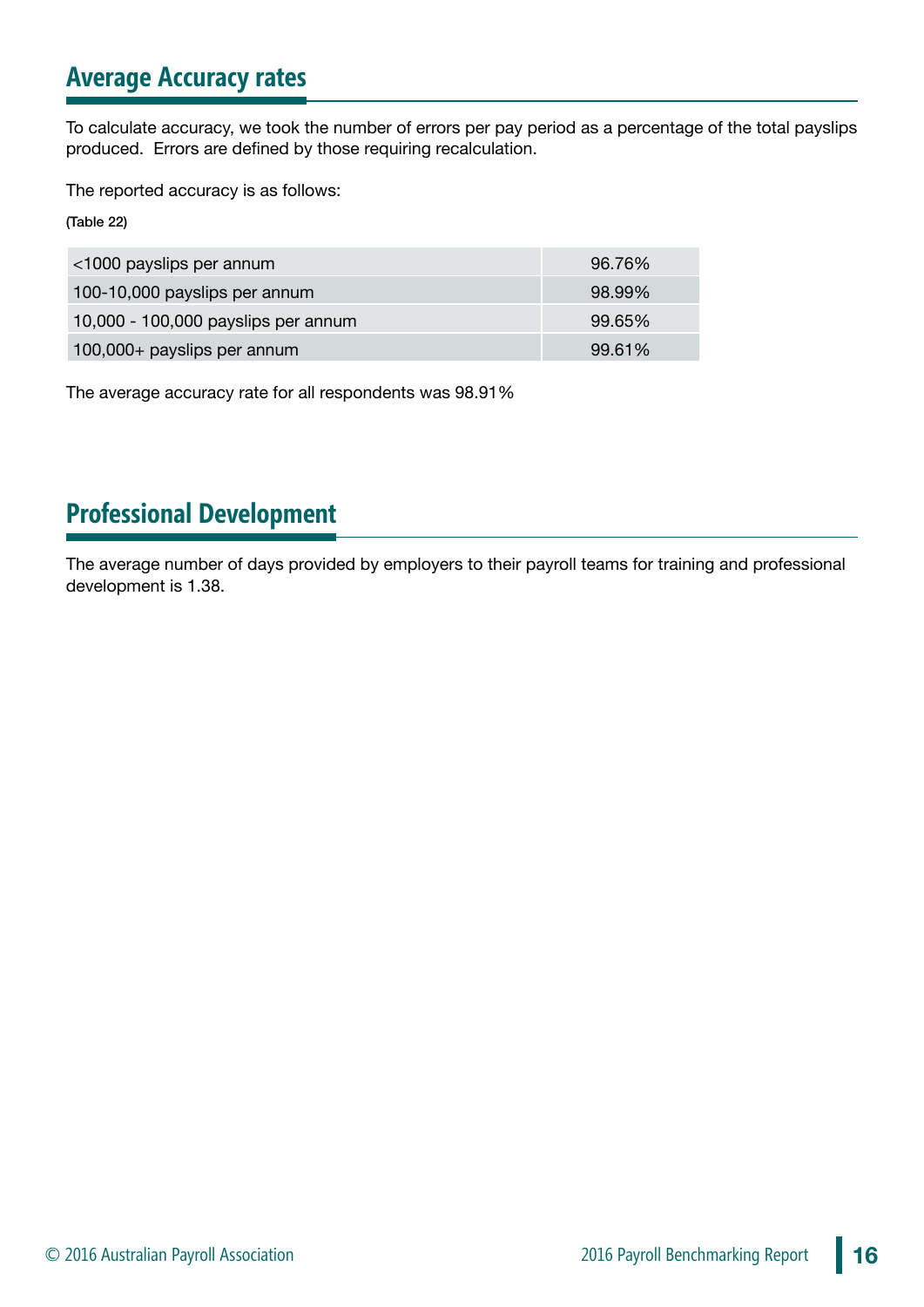# **Payroll market share**

Survey respondents were asked what payroll system they used and had a choice of over 40 products. If the payroll system wasn't listed, 'other' could be chosen.

The main trend we are seeing in market share in 2016 is the increase in vendors in the marketplace.

While in the last two years the top five vendors in each category have typically represented 88-95% of the total market share, this year we see this number dropping, showing a move to newer entrants in the Australian market.

#### **Market share top 5: <50**

(Figure 10)



Top five payroll products represent **91.99%** of market share in this category.



(Figure 11)



Top five payroll products represent **87.56%** of market share in this category.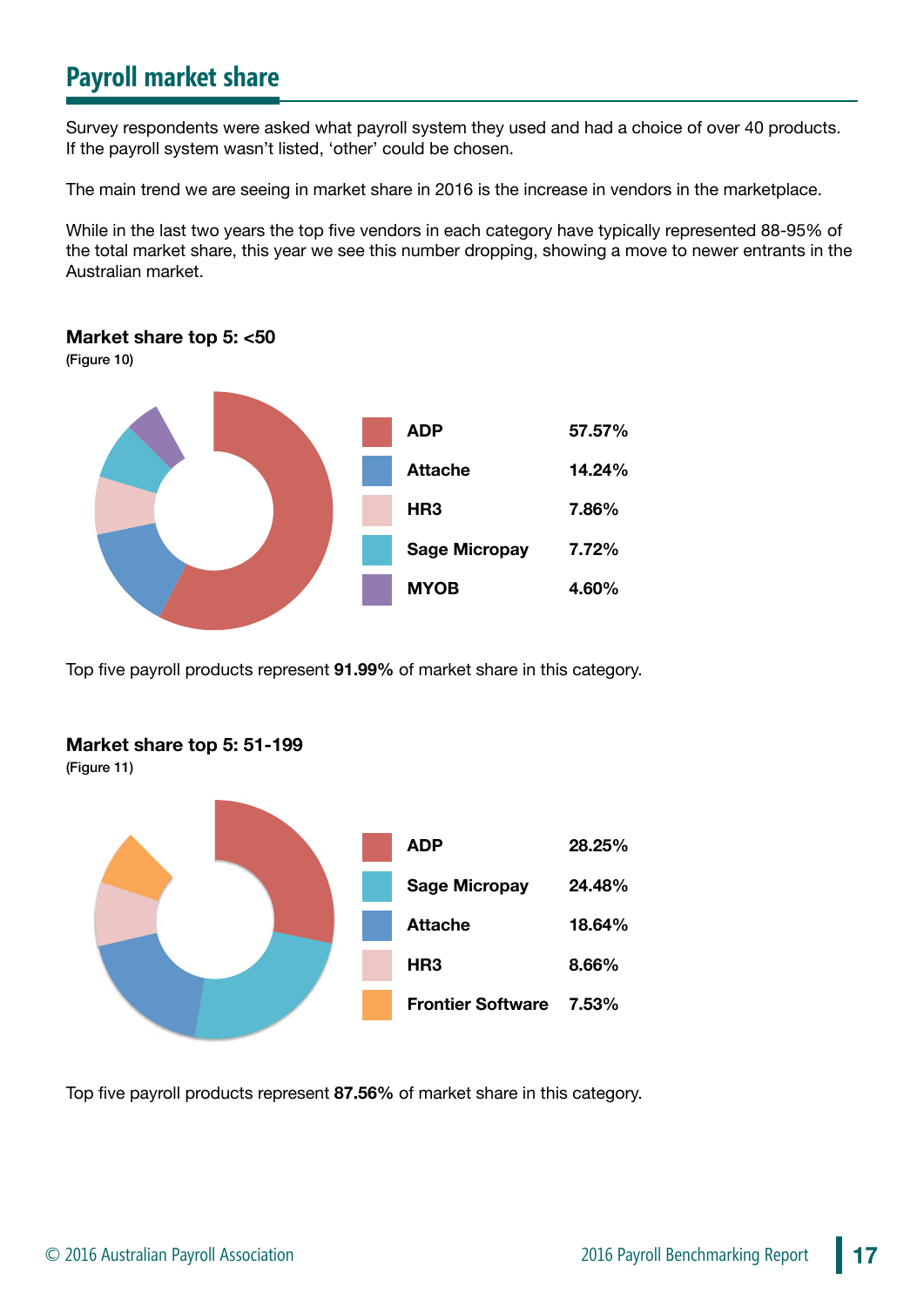#### **Market share top 5: 200-499**

(Figure 12)



Top five payroll products represent **79.06%** of market share in this category.

#### **Market share top 5: 500-1999**

(Figure 13)



Top five payroll products represent **87.36%** of market share in this category.

#### **Market share top 5: 2000-9999**

(Figure 14)



Top five payroll products represent **80.35%** of market share in this category.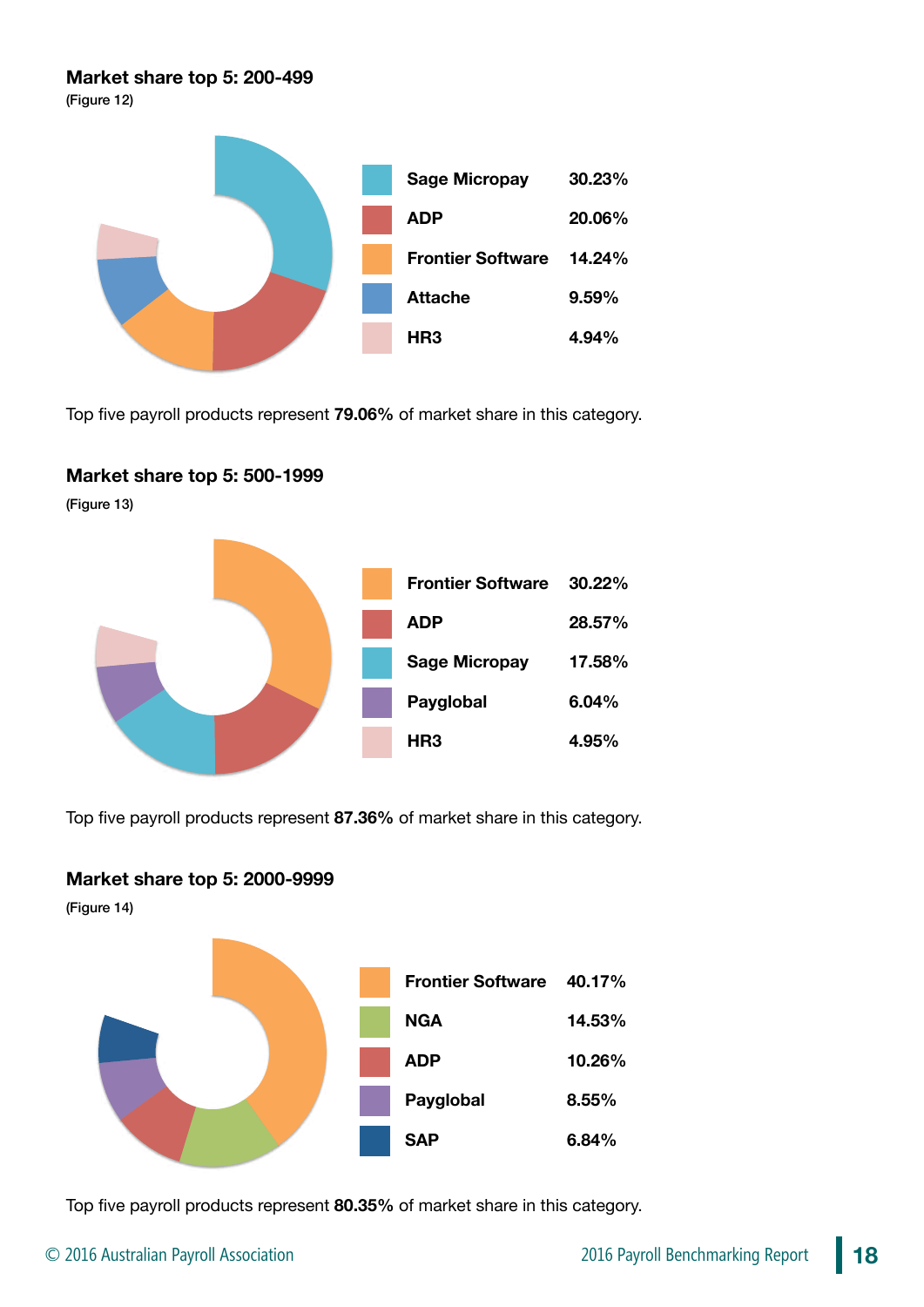#### **Market share top 5: 10,000+**

(Figure 15)



Top five payroll products represent **78.95%** of market share in this category.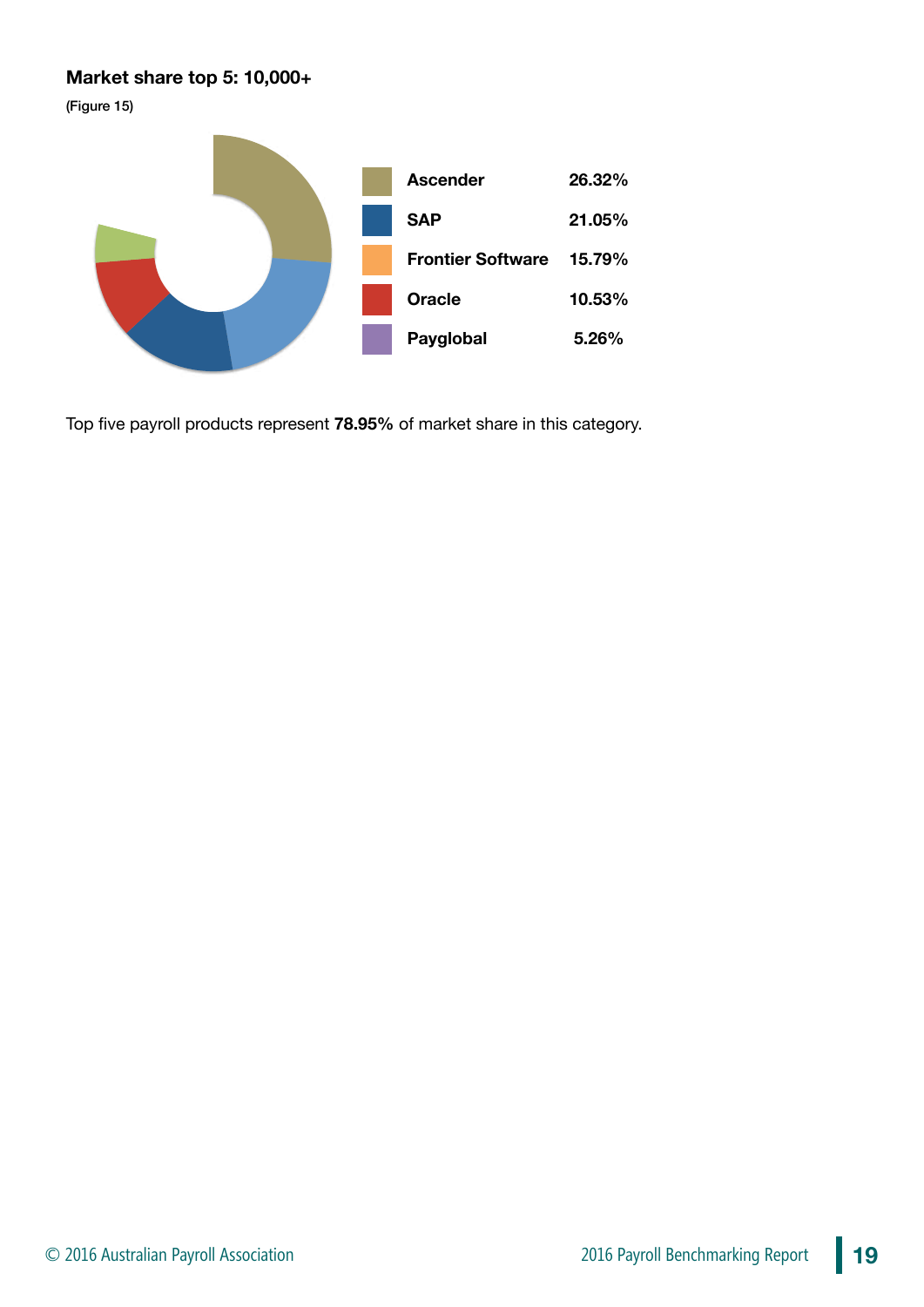# **Outsourcing market share**

Overall, the top five outsourcing products by market share have a total of **90.31%** of the market.

#### **Outsourcing Market share top 5**

(Figure 16)



### **Trends**

In 2016 we have seen the cost of delivering the payroll function increase slightly, with both small increases to staffing costs as well as investment in technology.

However we are seeing top performing organisations invest in best practice processes. This provides for a low cost payroll operation while providing increased intelligence to the business as well as an increased level of corporate governance and low risk.

Whilst the average figures for each employer size remain similar to past years results, the cost of the payroll function for top performers ranges from 11% to 55% of the average for the category.

Employers with more than 2000 employees who are top performers are producing payroll at 38 to 39 percent of the cost of their average counterparts. This means even if your organisation is around the average benchmark, with improvement to the people, technology and process components of your payroll operation, there is much value yet to be extracted. Over an employee population of 2000 or more, the financial impacts can be material.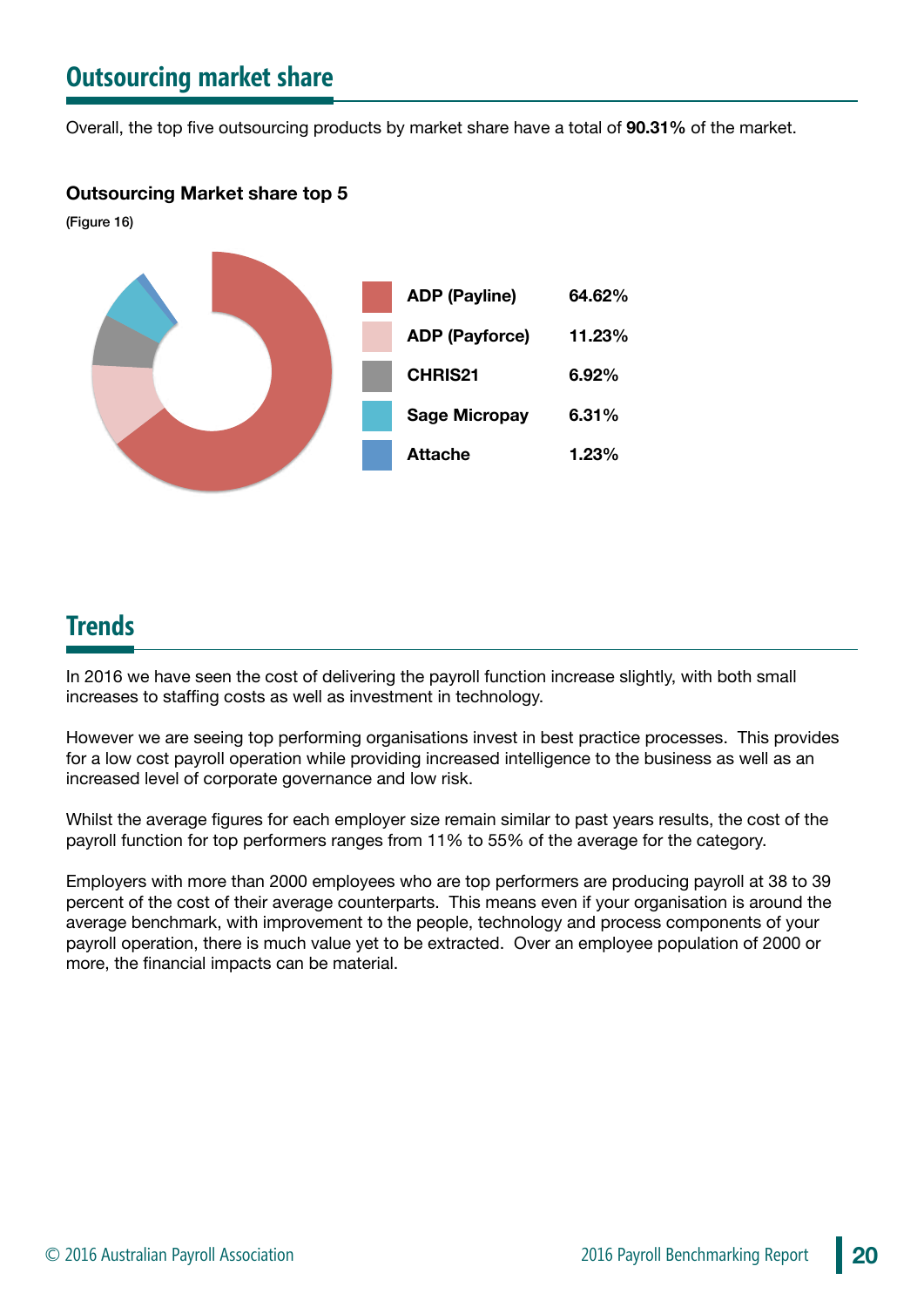# **Payroll support organisations market share**

Market share between Australian Payroll Association (APA) and the Association for Payroll Specialists (TAPS) is closing with market maturity. However it remains a concern that 51.46% of employers have no external advisory regarding payroll, so are taking unnecessary compliance risk.

#### **Payroll support organisations market share**

(Figure 17)



# **Qualified payroll staff figures**

The vast majority of payroll professionals remain without a payroll qualification.

Those who are qualified with a Certificate IV in Payroll Administration or Diploma of Payroll Management are paid on average \$7130 more than those who are not.

#### **Percentage of qualified payroll professionals**

(Table 23)

| Certificate IV in Payroll Administration | $2.8\%$ |
|------------------------------------------|---------|
| Diploma of Payroll Management            | 3.6%    |

For more details about these qualifications, please visit Australian Payroll Institute at **www.payroll.edu.au**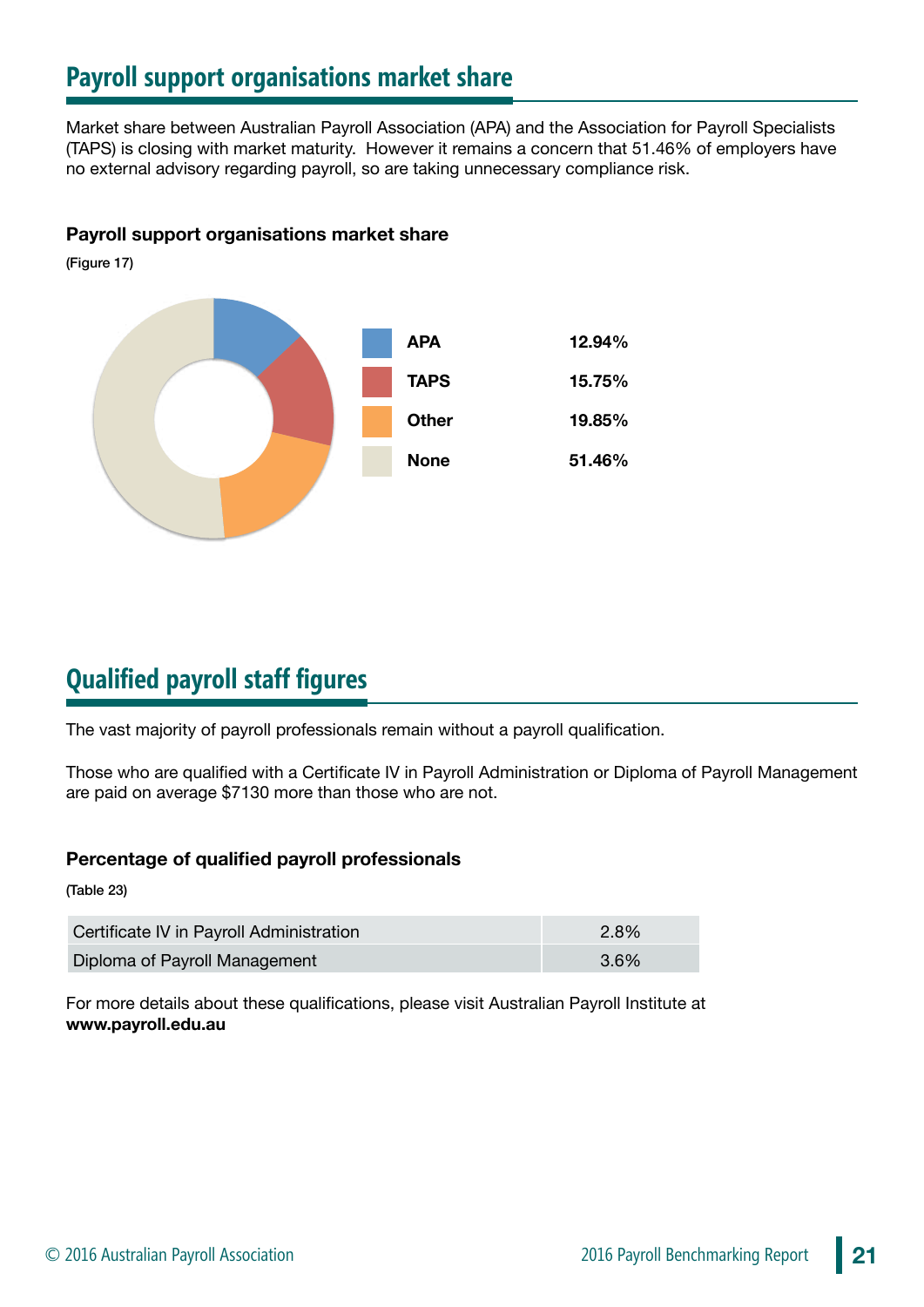# **FTE per 1000 employees**

The 2016 payroll benchmarking study confirms that more payroll staff are required the higher the frequency of producing payroll.

For weekly paid employees, the ratio of payroll staff to employees paid is smaller than with fortnightly or monthly pays. For weekly payrolls, 363 employees on average are paid by one full time equivalent payroll professional. This is equal to 1000 weekly employees requiring on average 2.75 payroll professions for that payroll.

For fortnightly payrolls, 437employees on average are paid by one full time equivalent payroll professional. This is equal to 1000 fortnightly employees requiring on average 2.29 payroll professions for that payroll.

For monthly payrolls, 635 employees on average are paid by one full time equivalent payroll professional. This is equal to 1000 monthly employees requiring on average 1.57 payroll professions for that payroll.

#### **FTE per 1000 staff**

(Table 24)

| Weekly      | 2.75 |
|-------------|------|
| Fortnightly | 2.29 |
| Monthly     | 1.57 |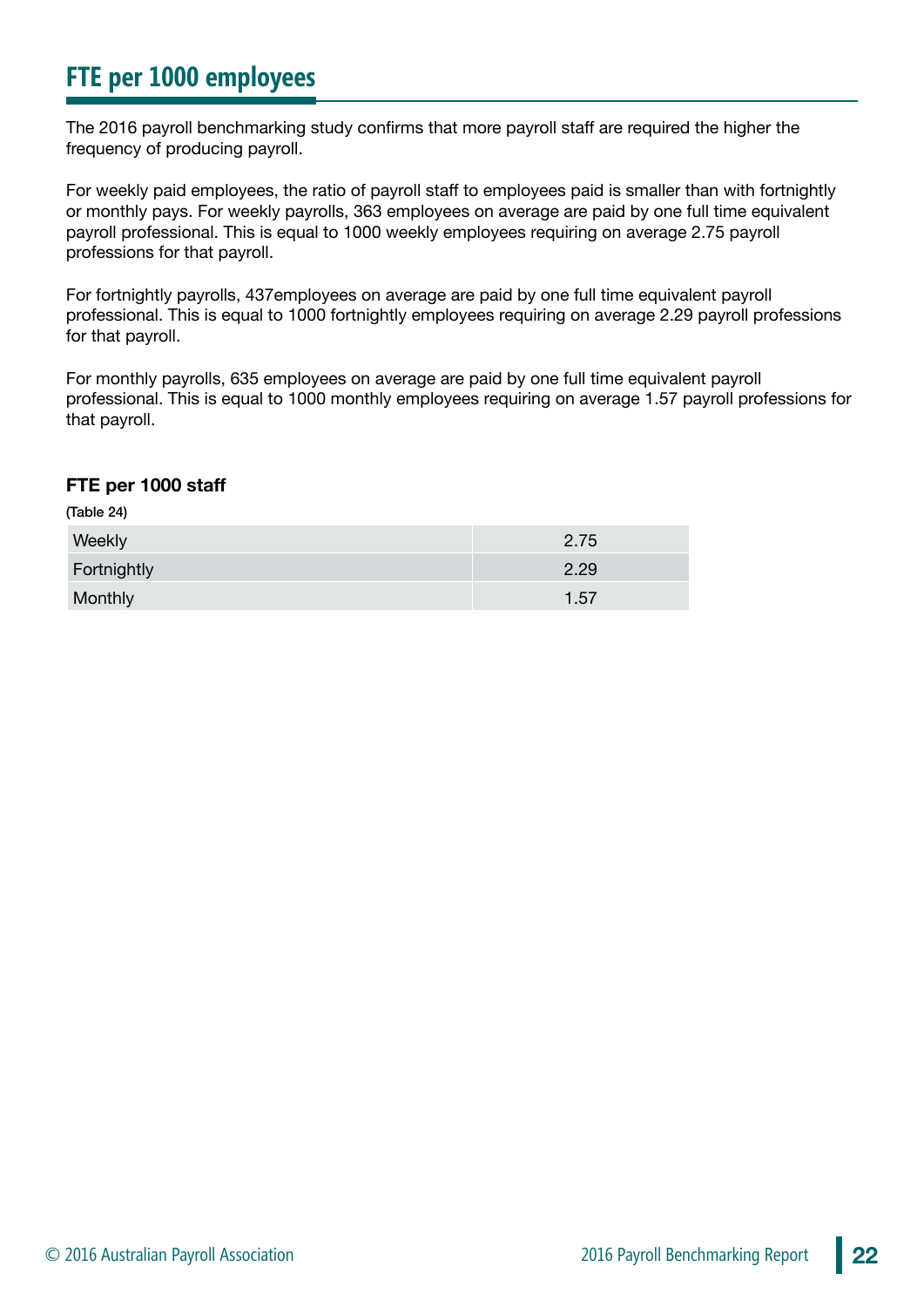### **Where to from here?**

Payroll benchmarking is a balancing act between the need for governance and compliance in the payroll function versus the cost of delivery. It's only at the intersection of compliance and efficiency that organisations can rest easy that they have a highly valued payroll operation that is providing tangible value to their organisation.

There are only three things that cause payroll problems. It's only when you have all three areas working together as best practice that you can find that payroll intersection. The three problem areas are People, Processes and Technology.

If two or more of these areas are substandard, you can have any combination of problems in your payroll that typically puts an organisation at financial, governance and compliance risk.

#### **People**

Without the right people in your payroll team, it is impossible to deliver a high quality payroll operation. Good payroll people are hard to find, they expect and deserve high wages and are generally not looking for new jobs because they are being actively retained by their employer.

The best payroll professionals are qualified, preferably with a Certificate IV in Payroll Administration or Diploma of Payroll Management, have great attention to detail, see customer service as a critical part of doing their job well, accept accountability, understand the need for discretion, are process driven and are always thinking about continuous improvement.

Most payroll mistakes are made because the payroll team genuinely don't have the knowledge or training that they require to do their job. Regular training is critical as payroll legislation, thresholds and rates change every year.

The most valuable and sought after skills for payroll professionals now and in the future is a solid sense of customer service. Many payroll professionals are very competent at a technical level, but without the ability to communicate, that knowledge is unable to be shared widely in the business.

#### **Technology**

Not so long ago the most technologically advanced employers were using bundy clocks and cards. These were being 'extended' in the pay office and keyed into payroll systems.

These days technology is being developed at a rate unlike we have ever seen before. There is now payroll technology which uses wireless internet services and geotracking to those being delivered on handheld devices and smart phones. The key is to use technology that works with the specific requirements of your organisation and not just for technology's sake.

#### **Processes**

Contrary to popular opinion relating to just 'doing the pays', a payroll process should be developed and constantly improved to consider risk, fines, efficiency and governance. If your processes aren't structured, the best people and technology won't provide you with the payroll outcomes you are looking for.

All these three things have an effect on compliance and efficiency in your payroll operation. Once all are in alignment you are best placed to maximise all three areas of payroll and turn a business cost into an operational asset.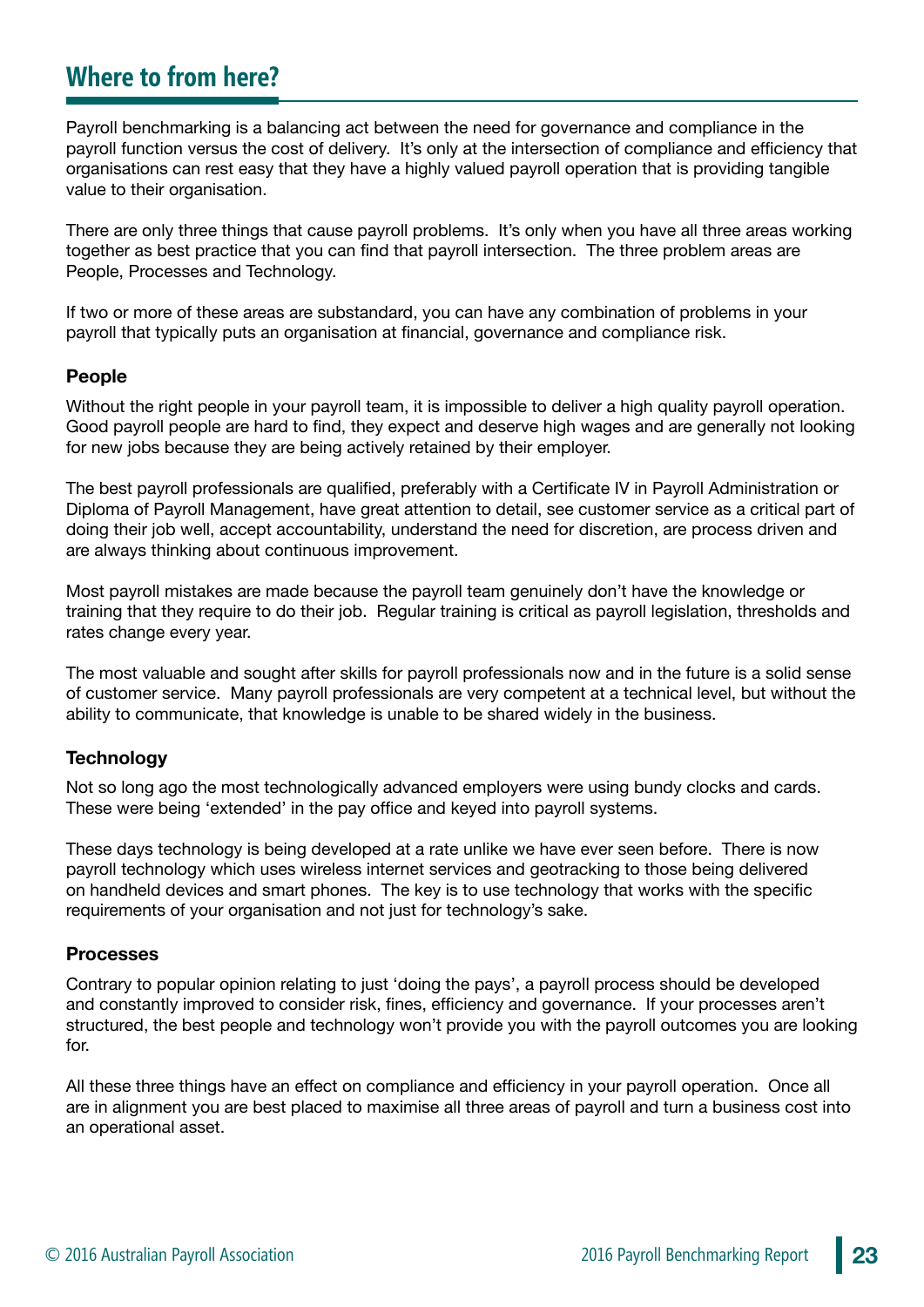Our goal is to support Australian businesses to ensure compliance and efficiency in the payroll operation. We believe that payroll can offer tangible value if delivered correctly.

Australian Payroll Association specialises in:

#### **Comprehensive payroll support and advice**

Our members have access to our payroll helpline as well as our online portal of payroll best practice guides and resources.

#### **Specialist payroll consulting**

We can provide advisory services and recommendations for all payroll challenges.

We regularly complete Payroll Process Audits and Payroll Compliance Audits for some of Australia's largest employers, saving them millions of dollars per annum by improving the quality and efficiency of their payroll operations.

We also work with organisations to evaluate and select payroll technology to ensure you get the best fit for your requirements.

#### **Specialist payroll recruitment**

When you can't find the right people for your payroll team, we can assist by leveraging our contact to find you someone who fits. We never advertise, so exercise complete discretion in our recruitment processes.

#### **Nationally Accredited payroll qualifications**

The Certificate IV in Payroll Administration and Diploma of Payroll Management are the industry standard in payroll education. They are the only payroll qualifications on the Australian Qualifications Framework, can be started at any time and are delivered via an online learning portal.

#### **Practical payroll training**

Whether online, onsite or in a classroom, Australian Payroll Association provides payroll training from Fundamentals to Masterclass.

We often deliver bespoke payroll training based on your industry, organisation and knowledge gaps.

#### **Payroll knowledge assessments**

Want to understand your current payroll capability? Our online payroll knowledge test will discover where the training needs in your team are.

#### **Payroll events**

Our annual conference is the largest payroll event in Australia and provides for both strategic and technical payroll topics.